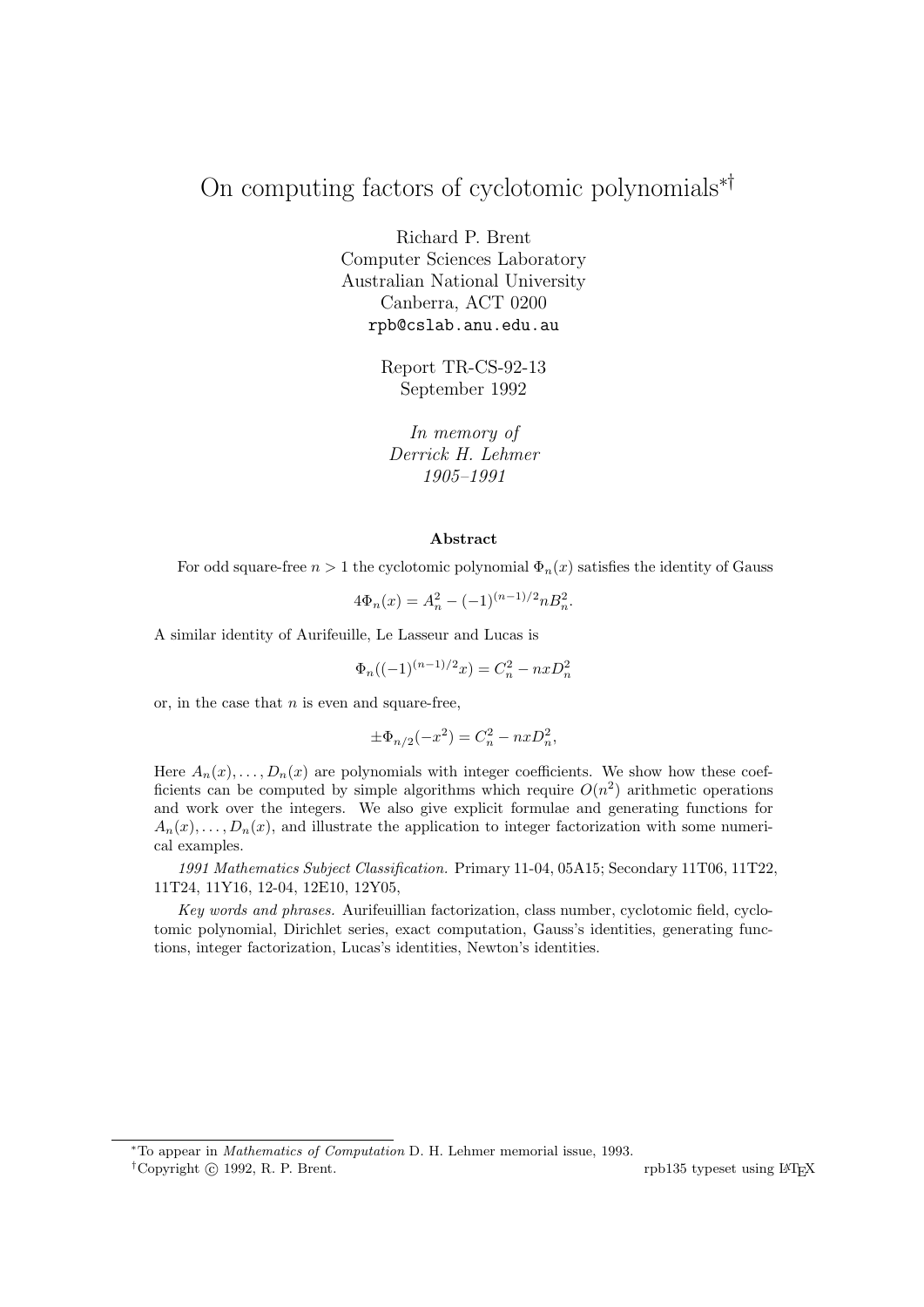## 1 Introduction

For integer  $n > 0$  let  $\Phi_n(x)$  denote the cyclotomic polynomial

$$
\Phi_n(x) = \prod_{\substack{0 < j \le n \\ (j,n) = 1}} (x - \zeta^j),\tag{1}
$$

where  $\zeta$  is a primitive *n*-th root of unity. Clearly

$$
x^n - 1 = \prod_{d|n} \Phi_d(x),\tag{2}
$$

and the Möbius inversion formula [13] gives

$$
\Phi_n(x) = \prod_{d|n} (x^d - 1)^{\mu(n/d)}.
$$
\n(3)

Equation  $(1)$  is useful for theoretical purposes, but  $(3)$  is more convenient for computation as it leads to a simple algorithm for computing the coefficients of  $\Phi_n(x)$  or evaluating  $\Phi_n(x)$  at integer arguments using only integer arithmetic. If  $n$  is square-free the relations

$$
\Phi_n(x) = \begin{cases} x - 1, & \text{if } n = 1; \\ \Phi_{n/p}(x^p) / \Phi_{n/p}(x), & \text{if } p \mid n, \ p \text{ prime}; \end{cases} \tag{4}
$$

give another convenient recursion for computing  $\Phi_n(x)$ .

Although  $\Phi_n(x)$  is irreducible over Z (see for example [29]),  $\Phi_n(x)$  may be reducible over certain quadratic fields. For example,

$$
4\Phi_5(x) = (2x^2 + x + 2)^2 - 5x^2,\tag{5}
$$

so  $\Phi_5(x)$  has factors  $x^2 + \left(\frac{1 \pm \sqrt{5}}{2}\right)$  $\frac{2\sqrt{5}}{2}$  x + 1 whose coefficients are algebraic integers in  $Q$ √ 5]. For odd square-free  $n > 1$  the cyclotomic polynomial  $\Phi_n(x)$  satisfies the identity

$$
4\Phi_n(x) = A_n^2 - (-1)^{(n-1)/2} n B_n^2.
$$
\n(6)

Gauss [12] proved (6) for odd prime n; the generalization to other odd square-free n is due to Dirichlet [11]. Related identities of Aurifeuille and Le Lasseur [2] are

$$
\Phi_n((-1)^{(n-1)/2}x) = C_n^2 - nxD_n^2 \tag{7}
$$

for odd square-free  $n$ , and

$$
\Phi_{n/2}(-x^2) = C_n^2 - nxD_n^2\tag{8}
$$

for even square-free  $n > 2$ . For a proof, see Lucas [22] or Schinzel [26].

In  $(6-8)$ ,  $A_n(x), \ldots, D_n(x)$  are polynomials with integer coefficients, and without loss of generality we can assume that  $A_n(x)/2$ ,  $B_n(x)$ ,  $C_n(x)$  and  $D_n(x)$  are monic. In Section 3 we show how the coefficients of  $A_n, \ldots, D_n$  can be computed by simple algorithms which require  $O(n^2)$  arithmetic operations and work entirely over the integers.

In Section 1.1 we summarize our notation for future reference. Some numerical examples are given in Sections 1.2–1.3, and Newton's identities are discussed in Section 1.4. Then, in Section 2, we discuss the theoretical basis for the algorithms. The results for  $A_n$  and  $B_n$  are known (though perhaps forgotten) – they may be found in Dirichlet  $[11]$ . We present them in Section 2.2 for the sake of completeness and to aid the reader in understanding the results for  $C_n$  and  $D_n$ .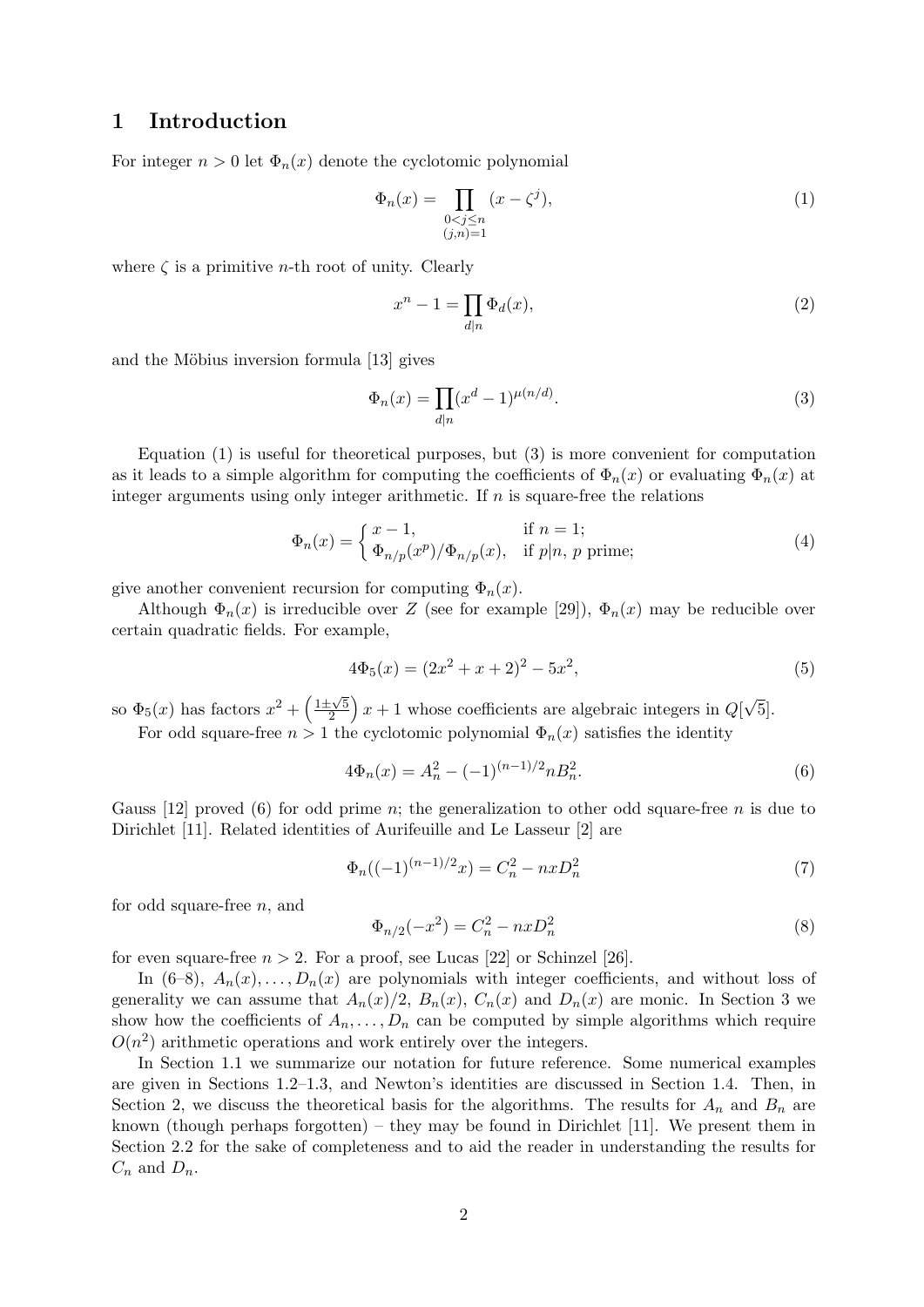The algorithms are presented in Section 3. The algorithm (Algorithm D) for computing  $A_n$  and  $B_n$  is essentially due to Dirichlet [11], who illustrated it with some numerical examples but did not state it in general terms. The algorithm (Algorithm L) for computing  $C_n$  and  $D_n$ appears to be new. In Section 3.3 we comment briefly on Stevenhagen's algorithm [27] and compare it with Algorithm L.

Finally, in Section 4 we give some explicit formulas for  $A_n(x), \ldots, D_n(x)$ . These may be regarded as generating functions if  $x$  is an indeterminate, or may be used to compute  $A_n(x), \ldots, D_n(x)$  for given argument x. In the special case  $x = 1$  the results for  $A_n(1), B_n(1)$ reduce to known formulas involving the class number of the quadratic field  $Q[\sqrt{\pm n}]$ .

One application of cyclotomic polynomials is to the factorization of integers of the form  $a^{n} \pm b^{n}$ : see for example [6, 7, 8, 9, 15, 16, 24, 26, 27]. If  $x = m^{2}n$  for any integer m, then (7–8) are differences of squares, giving rational integer factors of  $x^n \pm 1$ . Examples may be found in Section 4.4. For the reader interested in integer factorization, our most significant results are Algorithm L of Section 3.2 and Theorem 3 of Section 4.4.

### 1.1 Notation

Unless qualified by "algebraic", the term "integer" means a rational integer.  $x$  usually denotes an indeterminate, occasionally a real or complex variable.

 $\mu(n)$  denotes the Möbius function,  $\phi(n)$  denotes Euler's totient function, and  $(m, n)$  denotes the greatest common divisor of  $m$  and  $n$ . For definitions and properties of these functions, see for example [13]. Note that  $\mu(1) = \phi(1) = 1$ .

 $(m|n)$  denotes the Jacobi symbol<sup>1</sup> except that, as is usual for the Kronecker symbol<sup>2</sup>,  $(m|n)$ is defined as 0 if  $(m, n) > 1$ . Thus, when specifying a condition such as  $(m|n) = 1$  we may omit the condition  $(m, n) = 1$ .

 $n$  denotes a positive integer (square-free from Section 2.2 on). For given  $n$ , we define integers  $n'$ , s and s' as follows:

$$
n' = \begin{cases} n, & \text{if } n = 1 \text{ mod } 4; \\ 2n, & \text{otherwise.} \end{cases}
$$
\n
$$
s = \begin{cases} -1, & \text{if } n = 3 \text{ mod } 4; \\ +1, & \text{otherwise.} \end{cases}
$$
\n
$$
s' = \begin{cases} -1, & \text{if } n = 5 \text{ mod } 8; \\ +1, & \text{otherwise.} \end{cases}
$$

It is convenient to write  $g_k$  for  $(k, n)$  and  $g'_k$  for  $(k, n')$ .

Define

$$
F_n(x) = \begin{cases} \Phi_n(sx), & \text{if } n \text{ is odd;} \\ (-1)^{\phi(n/2)} \Phi_{n/2}(-x^2), & \text{if } n \text{ is even.} \end{cases} \tag{9}
$$

Thus we can write (7–8) as

$$
F_n(x) = C_n^2 - nxD_n^2.
$$
\n(10)

The factor  $(-1)^{\phi(n/2)}$  in the definition of  $F_n$  is only relevant if  $n = 2$ , and ensures that (10) is valid for  $n = 2$  (with  $C_2(x) = x + 1$ ,  $D_2(x) = 1$ ). The Aurifeuillian factors of  $F_n(x)$  are

$$
F_n^+(x) = C_n(x) + \sqrt{n x} D_n(x)
$$

and

$$
F_n^-(x) = C_n(x) - \sqrt{nx} D_n(x).
$$

 ${}^{2}$ See, for example, Landau [18].

<sup>&</sup>lt;sup>1</sup>See, for example, Riesel [24]. To avoid ambiguity, we never write the Jacobi symbol as  $\left(\frac{m}{n}\right)$ . Note that  $m|n$ without parentheses means that  $m$  divides  $n$ .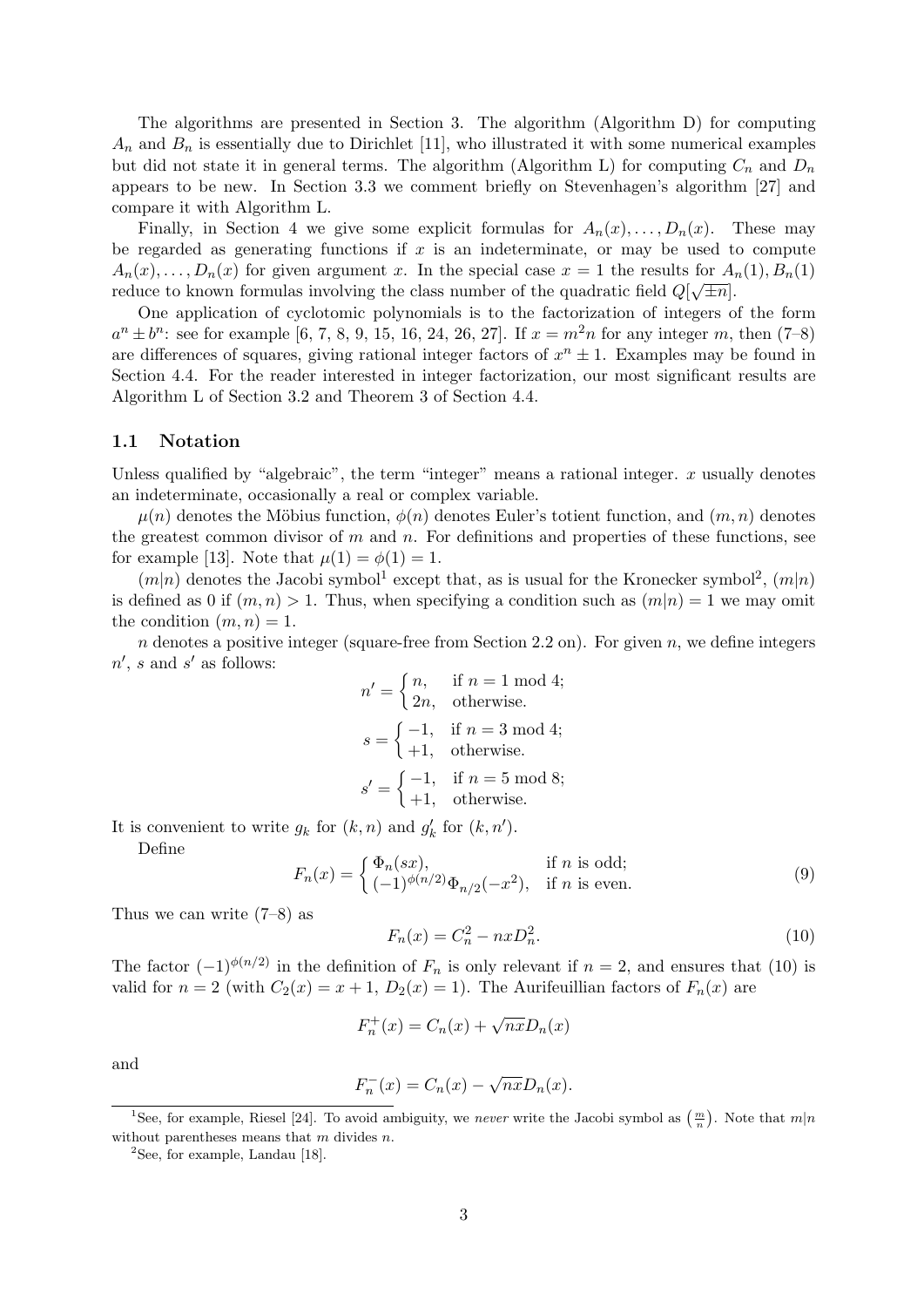From (10) we have  $F_n(x) = F_n^{-}(x)F_n^{+}(x)$ . We may write  $F_n^{\pm}$  for one of  $F_n^{+}$ ,  $F_n^{-}$ .

We sometimes need to specify a particular complex square root. If  $m < 0$  then  $\sqrt{m}$  means  $i\sqrt{|m|}$ .

 $d$  is usually the degree of a polynomial, while  $D$  is the discriminant of a quadratic form. For odd square-free *n* we always have  $D = sn$ , so  $D = 1 \text{ mod } 4$ .

Some additional notation is introduced in Section 1.4.

## 1.2 Examples

Taking  $n = 15$ , we have

$$
\Phi_{15}(x) = \frac{(x^{15} - 1)(x - 1)}{(x^5 - 1)(x^3 - 1)} = x^8 - x^7 + x^5 - x^4 + x^3 - x + 1,
$$
  
\n
$$
A_{15}(x) = 2x^4 - x^3 - 4x^2 - x + 2,
$$
  
\n
$$
B_{15}(x) = x^3 - x,
$$
  
\n
$$
C_{15}(x) = x^4 + 8x^3 + 13x^2 + 8x + 1,
$$
  
\n
$$
D_{15}(x) = x^3 + 3x^2 + 3x + 1,
$$

and the reader may easily verify that (6) and (7) are satisfied. As an example of (8), for  $n = 14$ we have

$$
F_{14}(x) = \Phi_7(-x^2) = \frac{x^{14} + 1}{x^2 + 1} = x^{12} - x^{10} + x^8 - x^6 + x^4 - x^2 + 1,
$$
  

$$
C_{14}(x) = x^6 + 7x^5 + 3x^4 - 7x^3 + 3x^2 + 7x + 1,
$$

and

$$
D_{14}(x) = x^5 + 2x^4 - x^3 - x^2 + 2x + 1.
$$

## 1.3 The identities of Beeger and Schinzel

Taking  $n = 5$  in (7) we obtain

$$
\Phi_5(x) = (x^2 + 3x + 1)^2 - 5x(x+1)^2,
$$

so  $\Phi_5(x^2)$  has factors  $x^4 + 3x^2 + 1 \pm \sqrt{ }$  $\overline{5}(x^3+x)$  in  $Q[\sqrt{2}$  $\overline{5}$ . Replacing x by  $x^3$  we obtain factors of  $\Phi_5(x^6)$ . Now

$$
\Phi_{15}(x^2) = \Phi_5(x^6)/\Phi_5(x^2),
$$

and by division (taking the factors with opposite signs of  $\sqrt{5}$ ) we obtain factors

$$
x^{8} + 2x^{6} + 3x^{4} + 2x^{2} + 1 \pm \sqrt{5}(x^{7} + x^{5} + x^{3} + x)
$$

of  $\Phi_{15}(x^2)$ . Thus

$$
\Phi_{15}(x) = (x^4 + 2x^3 + 3x^2 + 2x + 1)^2 - 5x(x^3 + x^2 + x + 1)^2.
$$
\n(11)

This is not of the form (10) because it gives a factorization of  $\Phi_{15}(\pm x)$  over  $Q$ √ is not of the form (10) because it gives a factorization of  $\Phi_{15}(\pm x)$  over  $Q[\sqrt{\pm 5}]$  instead of  $Q[\sqrt{\pm 15}]$ . Instead, (11) is an example of the more general identities of Beeger [3] and Schinzel [26]. These identities can all be obtained in a similar manner from (10), so in the application to integer factorization they do not give any factors which could not be found from several applications of (10) and some greatest common divisor calculations. For this reason we have restricted our attention to identities of the form  $(6)$  and  $(10)$ .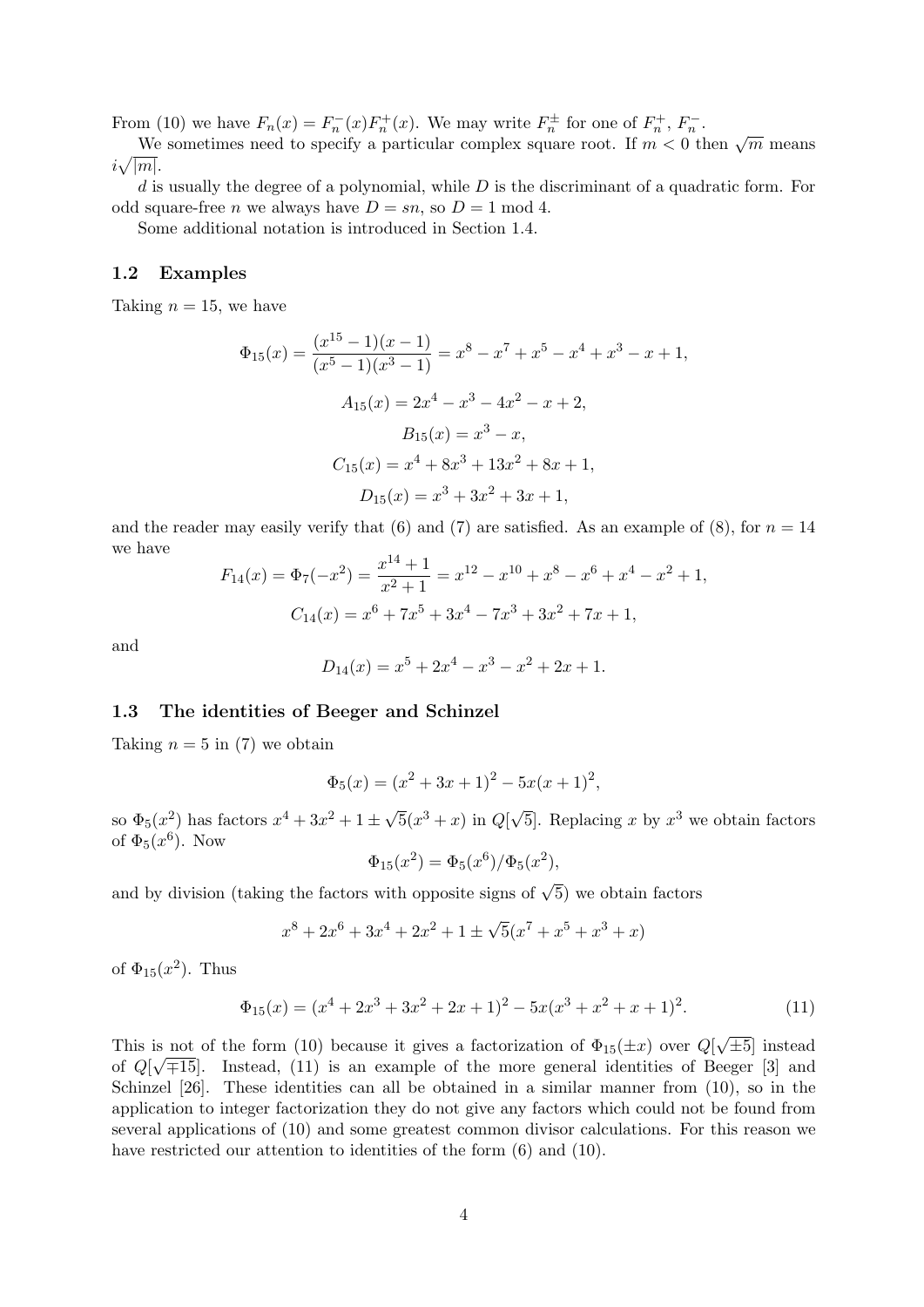## 1.4 Newton's identities

Let

$$
P(x) = \prod_{j=1}^{d} (x - \xi_j) = \sum_{j=0}^{d} a_j x^{d-j}
$$

be a polynomial of degree d with arbitrary roots  $\xi_i$  and coefficients  $a_0 = 1, a_1, \ldots, a_d$ .

For  $k > 0$ , define

$$
p_k = \sum_{j=1}^d \xi_j^k. \tag{12}
$$

Newton  $(1707)^3$  showed how to express the elementary symmetric functions  $a_1, a_2, \ldots$  in terms of the sums of powers  $p_1, p_2, \ldots$ 

We may find  $a_1, \ldots, a_d$  by solving a lower triangular linear system of special form [28]. Writing the solution explicitly in the form of a linear recurrence, we have

$$
ka_k = -\sum_{j=0}^{k-1} p_{k-j} a_j \tag{13}
$$

for  $k = 1, \ldots, d$ . An alternative expression for  $a_k$  as a determinant may be obtained by applying Cramer's rule to the lower triangular system. However, for computational purposes (13) is more convenient.

In Section 4 we use the following generating function [25] for  $(a_0, a_1, \ldots)$ :

$$
x^{d}P(1/x) = \sum_{j=0}^{d} a_{j}x^{j} = \exp\left(-\sum_{j=1}^{\infty} p_{j}x^{j}/j\right)
$$
 (14)

Differentiating both sides of (14) and equating coefficients shows that (13) and (14) are formally equivalent. An independent proof of  $(14)$  is the following: for sufficiently small x we have

$$
\ln(x^d P(1/x)) = \sum_{k=1}^d \ln(1 - \xi_k x) = -\sum_{k=1}^d \sum_{j=1}^\infty \xi_k^j x^j / j = -\sum_{j=1}^\infty \left(\sum_{k=1}^d \xi_k^j\right) x^j / j = -\sum_{j=1}^\infty p_j x^j / j.
$$

In all our applications of (14) the  $p_i$  are bounded, so the infinite series converges for  $|x| < 1$ .

In the following,  $p_i$  and  $a_j$  are not fixed, but depend on the particular polynomial under consideration at the time. This should not cause any confusion.

## 2 Theoretical Basis for the Algorithms

Our idea is to compute sums of powers of certain roots of the polynomials occurring on the left side of  $(6)$  and  $(10)$ , and then use Newton's identities in the form  $(13)$  to compute the coefficients of  $A_n, \ldots, D_n$ .

## 2.1 Cyclotomic polynomials

First consider the computation of the coefficients of the cyclotomic polynomial  $\Phi_n(x)$  for  $n > 1$ . This is presented to illustrate a simple case of the technique; in practice it is more efficient to compute  $\Phi_n(x)$  from (3).

<sup>&</sup>lt;sup>3</sup>See Turnbull [28], where the notation  $s_k$  is used in place of our  $p_k$ . It would be confusing to use Turnbull's notation because we have used s and s' for other purposes. Note that our  $p_k$  are not generally prime numbers.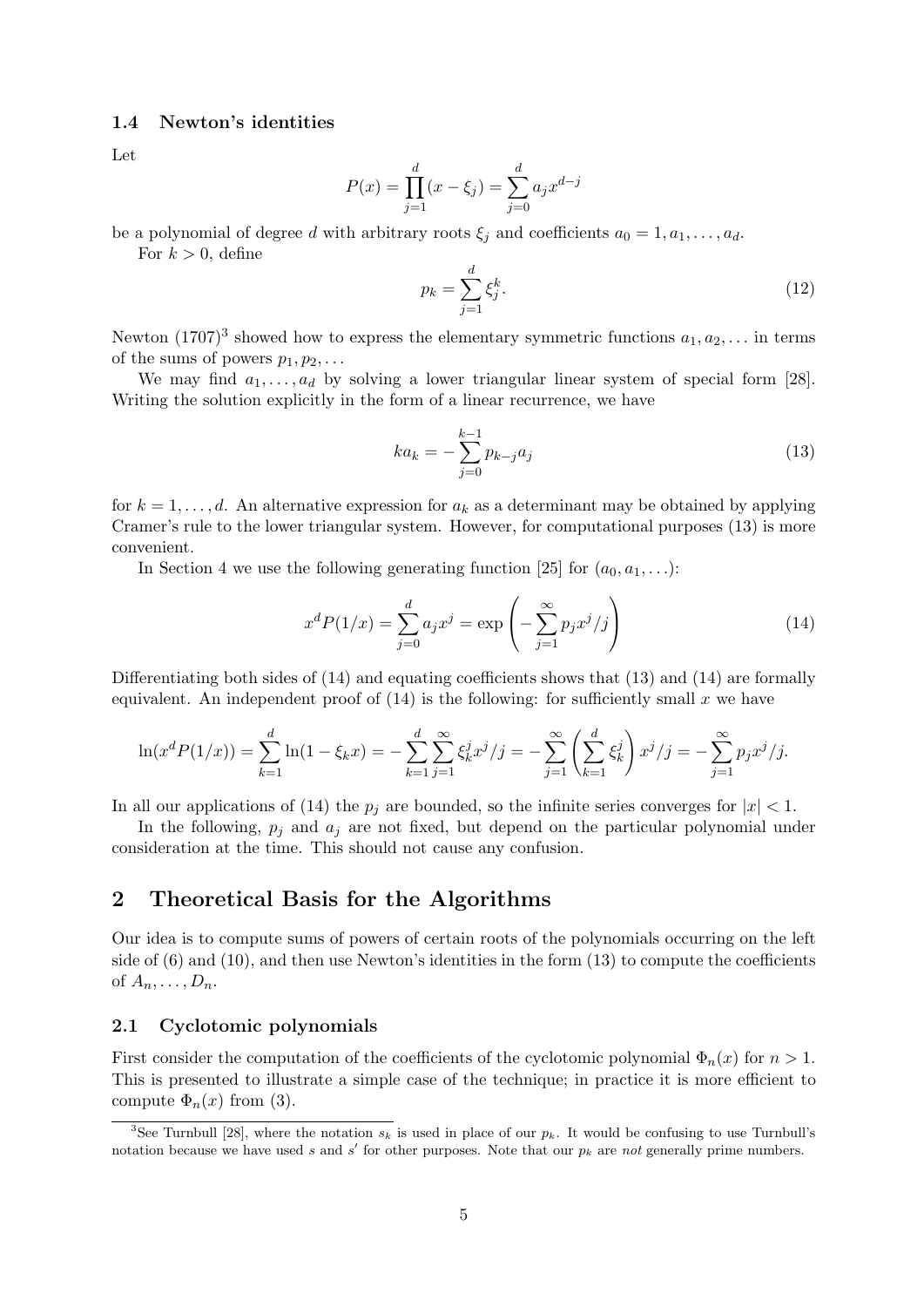Let  $\zeta$  be a primitive *n*-th root of unity. To apply Newton's identities we need to evaluate

$$
p_k = \sum_{\substack{0 < j < n \\ (j,n)=1}} \zeta^{jk} \tag{15}
$$

for  $k = 1, 2, \ldots, \phi(n)$ . This problem is well-known<sup>4</sup>.

If  $n$  is prime the problem is easy: from

$$
1 + \zeta + \zeta^2 + \dots + \zeta^{n-1} = \frac{1 - \zeta^n}{1 - \zeta} = 0,
$$

we have  $p_1 = -1$ . Moreover, for any k with  $(k, n) = 1$ , the map  $z \mapsto z^k$  merely permutes  $\{\zeta, \ldots, \zeta^{n-1}\},$  so  $p_k = p_1$ .

Now consider the general case, n not necessarily prime. From (3) it is clear that  $p_1 = \mu(n)$ . Let  $g_k = (k, n)$ . If  $g_k = 1$  then the same argument as before shows that  $p_k = p_1$ . If  $g_k > 1$  then the sum (15) defining  $p_k$  consists of  $\phi(n)/\phi(n/g_k)$  copies of a sum of primitive  $(n/g_k)$ -th roots of unity. Thus, the result is

$$
p_k = \frac{\mu(n/g_k)\phi(n)}{\phi(n/g_k)}.
$$
\n(16)

Using (16) the coefficients  $a_1, \ldots, a_{\phi(n)}$  of  $\Phi_n(x)$  may be evaluated from the recurrence (13).

As an application of (14) and (16) we prove two Lemmas which give upper bounds on  $|\Phi_n(x)|$  and  $|F_n(x)|$  for complex x outside the unit circle. Here  $F_n(x)$  is the modified cyclotomic polynomial defined by (9). Lemma 2 is used in Section 4.4.

**Lemma 1** If  $|x| \ge R > 1$  then

$$
|\Phi_n(x)| < R^{\phi(n)} \exp\left(\frac{1}{R-1}\right).
$$

## Proof

Let  $d = \phi(n)$ . From (14) with x replaced by  $1/x$ , we have

$$
\Phi_n(x)/x^d = \exp\left(-\sum_{j=1}^{\infty} p_j x^{-j}/j\right),\,
$$

but from (16) we have

$$
|p_j| \le g_j \le \min(j, n),
$$

so

$$
|\Phi_n(x)/x^d| < \exp\left(\sum_{j=1}^{\infty} R^{-j}\right) = \exp\left(\frac{1}{R-1}\right).
$$

This completes the proof.  $\Box$ 

**Lemma 2** If  $n > 1$  is square-free and  $|x| \ge R > 1$  then

$$
|F_n(x)| < R^{\phi(2n)} \exp\left(\frac{1}{R-1}\right).
$$

<sup>&</sup>lt;sup>4</sup>If  $\zeta = e^{2\pi i/n}$  then our  $p_k$  is "Ramanujan's sum"  $c_n(k)$ , in the notation of Ramanujan [23] or Chapter 26 of Davenport [10].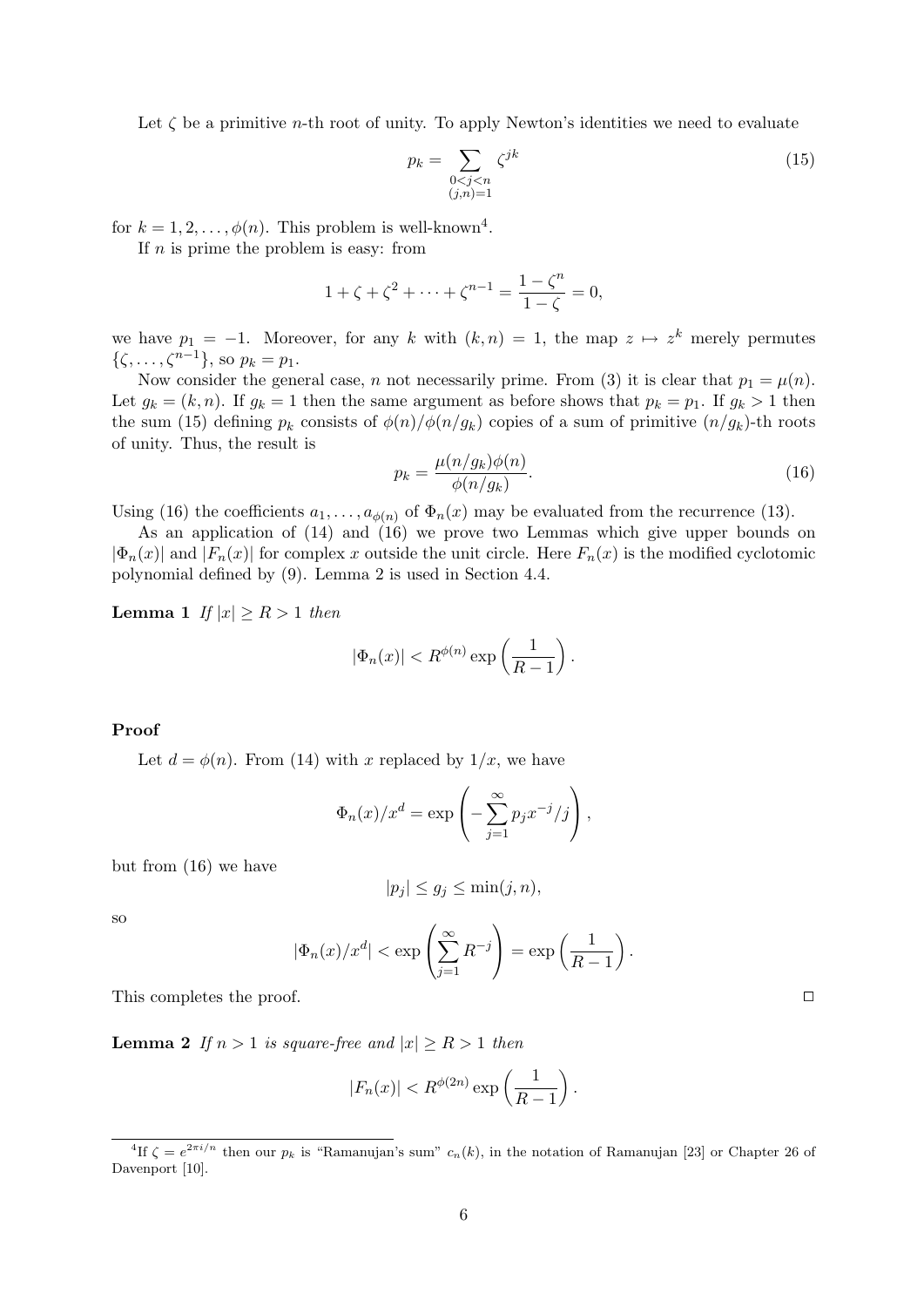## Proof

From the definition (9) of  $F_n(x)$ ,

$$
\deg F_n = \begin{cases} \phi(n), & \text{if } n \text{ is odd;} \\ 2\phi(n/2), & \text{if } n \text{ is even;} \end{cases}
$$

so it is easy to see that

deg  $F_n = \phi(2n)$ 

in both cases. The bound on  $|F_n(x)|$  follows from Lemma 1 applied to  $\Phi_n(\pm x)$  if n is odd, and from Lemma 1 applied to  $\Phi_{n/2}(-x^2)$  if n is even.

## 2.2 The identity of Gauss

From now on we assume that  $n > 1$  is square-free. In this subsection we also assume that n is odd. Consider the polynomial

$$
G_n(x) = \prod_{\substack{0 < j < n \\ (j|n) = 1}} (x - \zeta^j) \tag{17}
$$

of degree  $\phi(n)/2$ , where  $\zeta = e^{2\pi i/n}$  is a primitive *n*-th root of unity. The particular choice of primitive root is only significant for the sign of the square root of sn appearing in the equations below.

From Dirichlet [11],

$$
2G_n(x) = A_n(x) - \sqrt{sn}B_n(x),\tag{18}
$$

where  $A_n$  and  $B_n$  are as in (6), and s is defined in Section 1.1. Since n is odd, we have  $s = (-1|n) = (-1)^{(n-1)/2}.$ 

Define

$$
2\tilde{G}_n(x) = A_n(x) + \sqrt{sn}B_n(x),\tag{19}
$$

so Gauss's identity (6) may be written as

$$
\Phi_n(x) = G_n(x)\tilde{G}_n(x). \tag{20}
$$

The sums of k-th powers of roots of  $G_n(x)$  are

$$
p_k = \sum_{\substack{0 < j < n \\ (j|n)=1}} \zeta^{jk}.\tag{21}
$$

Let  $g_k = (k, n)$ . Then

$$
2p_k = \begin{cases} \mu(n) + (k|n)\sqrt{sn}, & \text{if } g_k = 1; \\ \mu(n/g_k)\phi(g_k), & \text{otherwise.} \end{cases}
$$
 (22)

The result (22) is essentially due to Dirichlet [11], but we sketch a proof. If  $g_k = 1$ , then (22) follows from the discussion in Section 2.1 (where  $p_k$  has a different meaning!) and the classical result that the Gaussian sum

$$
\sum_{0 < j < n} (j|n) \zeta^j
$$

is  $\sqrt{sn}$ . On the other hand, if  $g_k > 1$ , observe that  $(g_k, n/g_k) = 1$  because n is square-free. Thus, we can write the summation index j in (21) in the form  $j = j_0 g_k + j_1(n/g_k)$ , and  $(j|n)$  $(j_1|g_k)(j_0|(n/g_k))$ . Since  $jk = j_0g_kk \mod n$ ,  $\zeta^{jk}$  is independent of  $j_1$ , and it follows that the sum (21) defining  $p_k$  consists of  $\phi(g_k)/2$  copies of a complete sum of primitive  $(n/g_k)$ -th roots of unity. Thus, (22) follows as in the proof of (16).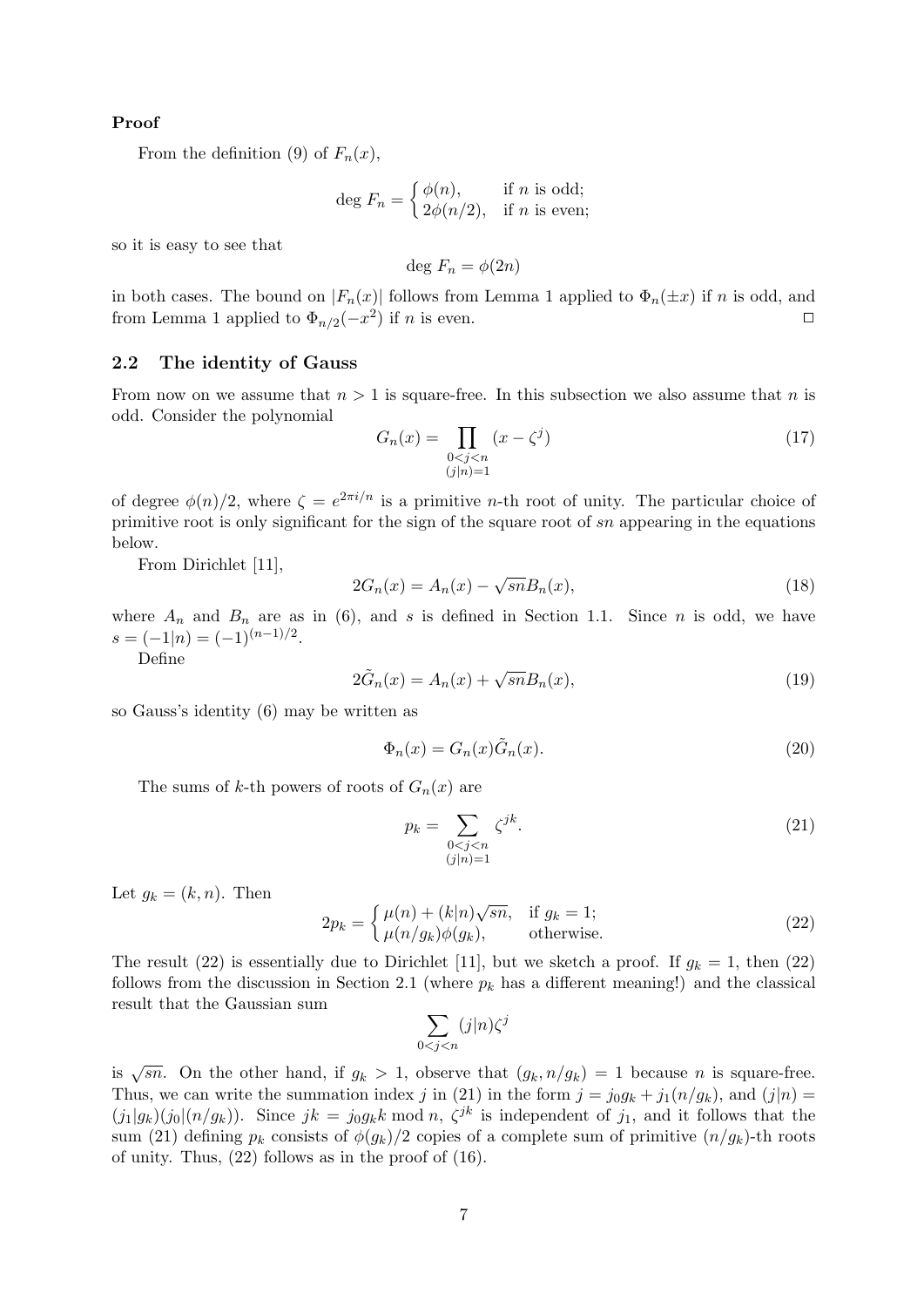Although (22) has been written with two cases for the sake of clarity, our convention that  $(k|n) = 0$  if  $(k, n) > 1$  implies that the expression

$$
2p_k = \mu(n/g_k)\phi(g_k) + (k|n)\sqrt{sn}
$$
\n(23)

is valid in both cases. Similarly for  $\tilde{G}_n(x)$ , with the sign of  $\sqrt{sn}$  in (23) reversed.

Observe that  $p_k \in Q[\sqrt{n}]$  is real if  $n = 1 \mod 4$ , but  $p_k \in Q[\sqrt{-n}]$  is complex if  $g_k = 1$  and  $n = 3 \mod 4$ .

Using (22), the coefficients of  $G_n(x)$ , and hence of  $A_n(x)$  and  $B_n(x)$ , may be evaluated from the recurrence (13). Moreover, it is possible to perform the computation using only integer arithmetic. Details are given in Section 3.

## 2.3 The identities of Aurifeuille, Le Lasseur and Lucas

Here we assume that  $n > 1$  is square-free, but not necessarily odd. Recall the definitions of  $n'$ ,  $s$  and  $s'$  from Section 1.1.

Let  $\zeta = e^{\pi i/n'}$  be a primitive  $2n'$ -th root of unity. The particular choice of primitive root is only significant for the sign of the square root in (29). Consider the polynomial

$$
L_n(x) = \prod_{j \in S_n} (x - \zeta^j),\tag{24}
$$

where

$$
S_n = \begin{cases} \{j \mid 0 < j < 2n', \ (j, n') = 1, \ (j|n) = (-1)^j \}, & \text{if } n = 1 \text{ mod } 4; \\ \{j \mid 0 < j < 2n', \ (j, n') = 1, \ (n|j) = 1 \}, & \text{otherwise.} \end{cases} \tag{25}
$$

Observe that  $L_n(x)$  has degree  $\phi(n') = \phi(2n)$ . Also,  $j \in S_n$  iff  $2n' - j \in S_n$ , so the coefficients of  $L_n(x)$  are real. In fact, from (29) below, they are in  $Q[\sqrt{n}]$ . We later use the fact that  $L_n(x)$ is symmetric.

Schinzel [26] essentially shows (with a different notation) that

$$
L_n(x) = C_n(x^2) - s'x\sqrt{n}D_n(x^2)
$$
\n(26)

where  $C_n(x)$  and  $D_n(x)$  are the polynomials of (10). Define

$$
\tilde{L}_n(x) = L_n(-x) = C_n(x^2) + s'x\sqrt{n}D_n(x^2),
$$
\n(27)

so after a change of variable (10) may be written as

$$
F_n(x^2) = L_n(x)\tilde{L}_n(x). \tag{28}
$$

Clearly  $F_n^{-}(x) = L_n(s'\sqrt{x})$  and  $F_n^{+}(x) = \tilde{L}_n(s'\sqrt{x})$ .

Let  $g'_k = (k, n')$ . The sums  $p_k$  of k-th powers of roots of  $L_n(x)$  are

$$
p_k = \begin{cases} (n|k)s'\sqrt{n}, & \text{if } k \text{ is odd;}\\ \mu(n'/g'_k)\phi(g'_k)\cos((n-1)k\pi/4), & \text{if } k \text{ is even.} \end{cases}
$$
(29)

Observe that the cosine in (29) is 0 or  $\pm 1$ , and depends only on n mod 4 and  $k/2$  mod 4. The proof of (29) is similar to that of (22), but tedious because of the number of cases to be considered. Thus, we omit the details.

Using (29), the coefficients of  $L_n(x)$ , and hence of  $C_n(x)$  and  $D_n(x)$ , may be evaluated from the recurrence (13). Details are given in Section 3.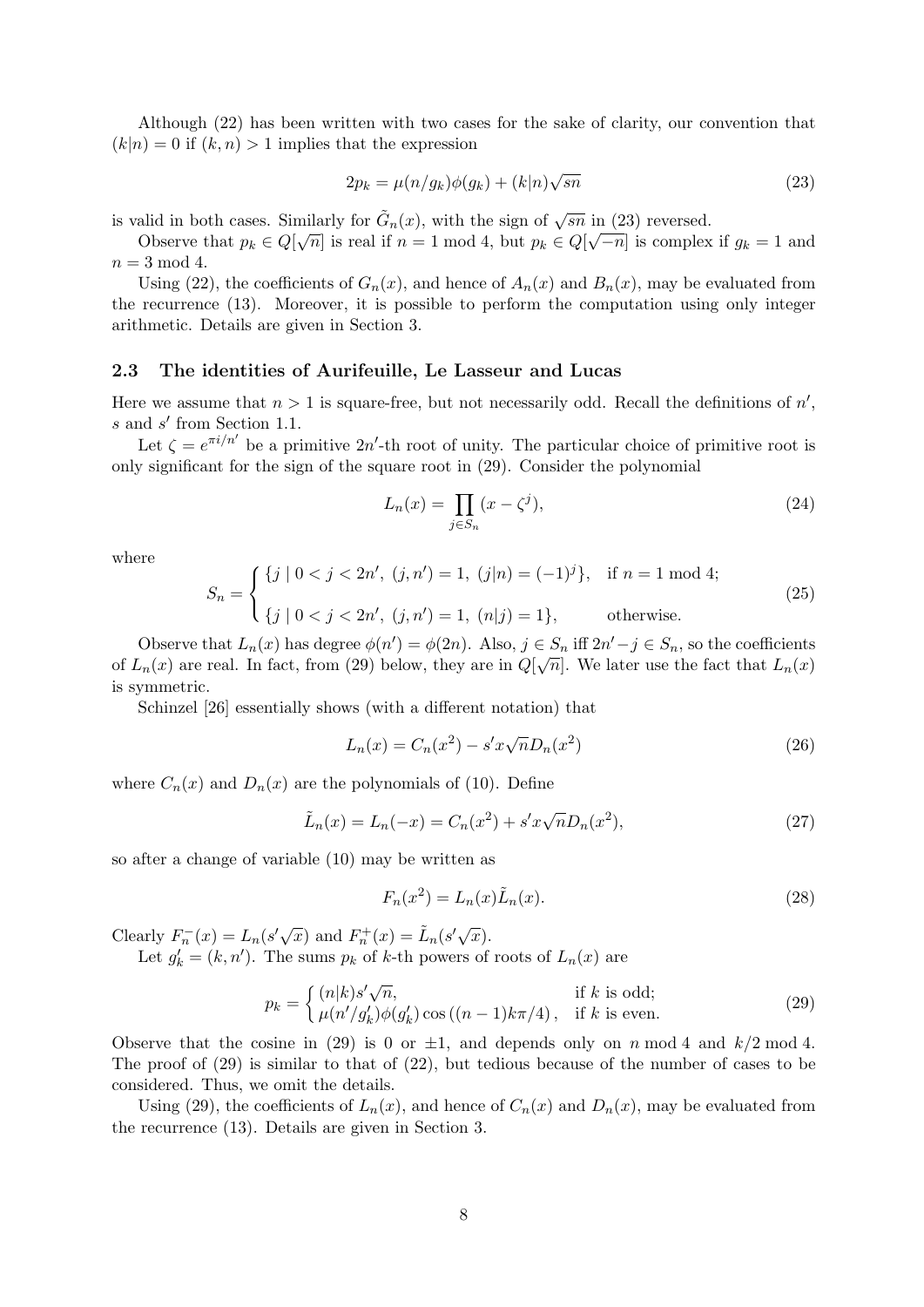# 3 Algorithms

In this section we use the analytic results of Section 2 to derive efficient algorithms for computing the coefficients of the polynomials  $A_n, \ldots, D_n$ .

## 3.1 An algorithm for computing  $A_n$  and  $B_n$

Consider the computation of  $A_n$  and  $B_n$  for odd square-free n. Our notation is the same as in Section 2.2. Write

$$
A_n(x) = \sum_{j=0}^d \alpha_j x^{d-j},
$$
  

$$
B_n(x) = \sum_{j=0}^d \beta_j x^{d-j},
$$

where  $d = \phi(n)/2$ ,  $\alpha_0 = 2$ ,  $\beta_0 = 0$ ,  $\beta_1 = 1$ .

Recall the definition (21) of  $p_k$ . For  $k > 0$  we have, from (23),

$$
2p_k = q_k + r_k \sqrt{sn},
$$

where  $q_k$  and  $r_k$  are integers given by

$$
q_k = \mu(n/g_k)\phi(g_k) \tag{30}
$$

and

$$
r_k = (k|n). \tag{31}
$$

Using (13) and (18), we obtain the recurrences

$$
\alpha_k = \frac{1}{2k} \sum_{j=0}^{k-1} (snr_{k-j}\beta_j - q_{k-j}\alpha_j)
$$
\n(32)

and

$$
\beta_k = \frac{1}{2k} \sum_{j=0}^{k-1} (r_{k-j}\alpha_j - q_{k-j}\beta_j)
$$
\n(33)

for  $k = 1, 2, \ldots, d$ . The algorithm is now clear:

## Algorithm D (for Dirichlet)

- 1. Evaluate  $q_k$  and  $r_k$  for  $k = 1, \ldots, d$  using (30–31).
- 2. Set  $\alpha_0 \leftarrow 2$  and  $\beta_0 \leftarrow 0$ .
- 3. Evaluate  $\alpha_k$  and  $\beta_k$  for  $k = 1, \ldots, d$  using (32–33).

## Comments on Algorithm D

- 1.  $(32-33)$  should give exact integer results; in practice a sum not divisible by 2k is a symptom of integer overflow.
- 2. The operation count can be reduced by a factor of close to four if advantage is taken of the following properties of  $A_n$  and  $B_n$ :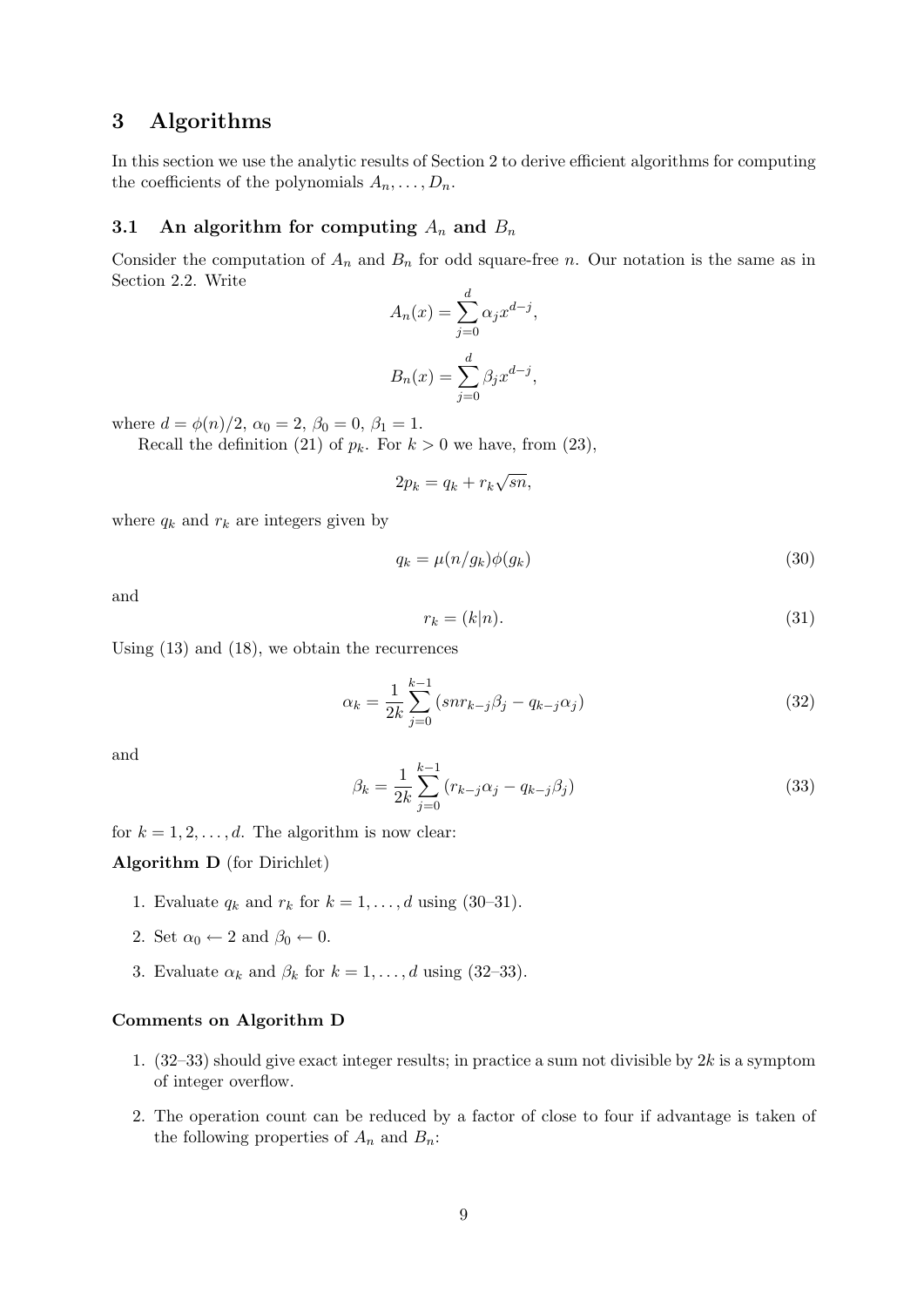$A_n$  is anti-symmetric if its degree  $d = \phi(n)/2$  is odd, otherwise  $A_n$  is symmetric (except for the trivial case  $A_3(x) = 2x + 1$ . Thus, we may use

$$
\alpha_k = (-1)^d \alpha_{d-k}
$$

if  $2k > d$  and  $n > 3$ .

 $B_n/x$  is antisymmetric if n is composite and  $n = 3 \text{ mod } 4$ , otherwise  $B_n/x$  is symmetric. Thus, we may use

$$
\beta_k = \begin{cases} \beta_{d-k}, & \text{in the symmetric case;} \\ -\beta_{d-k}, & \text{in the anti-symmetric case.} \end{cases}
$$

Using these properties, the recurrences (32–33) need only be applied for  $k \leq \max(1, \lfloor d/2 \rfloor)$ .

#### Example

Consider the case  $n = 15$  as in Section 1.2. We have  $s = -1$ ,  $d = \phi(15)/2 = 4$ . Thus

$$
q_1 = q_2 = q_4 = \mu(15)\phi(1) = 1, \ q_3 = \mu(5)\phi(3) = -2,
$$

$$
r_1 = (1|15) = 1, r_2 = (2|15) = (2|3)(2|5) = 1, r_3 = (3|15) = 0, r_4 = (4|15) = 1.
$$

 $q_3, q_4, r_3,$  and  $r_4$  are not required if we use symmetry.

The initial conditions are  $\alpha_0 = 2$  and  $\beta_0 = 0$ . The recurrences (32–33) give

$$
\alpha_1 = (-15r_1\beta_0 - q_1\alpha_0)/2 = -1,
$$
  
\n
$$
\beta_1 = (r_1\alpha_0 - q_1\beta_0)/2 = 1,
$$
  
\n
$$
\alpha_2 = (-15r_2\beta_0 - 15r_1\beta_1 - q_2\alpha_0 - q_1\alpha_1)/4 = -4,
$$
  
\n
$$
\beta_2 = (r_2\alpha_0 + r_1\alpha_1 - q_2\beta_0 - q_1\beta_1)/4 = 0.
$$

Using symmetry of  $A_n(x)$  and anti-symmetry of  $B_n(x)/x$ , or continuing with the recurrences (32–33), we obtain  $\alpha_3 = \alpha_1 = -1$ ,  $\beta_3 = -\beta_1 = -1$ ,  $\alpha_4 = \alpha_0 = 2$ ,  $\beta_4 = -\beta_0 = 0$ . Thus  $A_{15}(x) = 2x^4 - x^3 - 4x^2 - x + 2$  and  $B_{15}(x) = x^3 - x$ , as expected.

## 3.2 An algorithm for computing  $C_n$  and  $D_n$

Consider the computation of  $C_n$  and  $D_n$  for square-free  $n > 1$ . Define n', s, s' and  $L_n$  as in Section 2.3, and  $d = \phi(n')/2$ . Thus deg  $L_n = 2d$ , deg  $C_n = d$ , and deg  $D_n = d - 1$ . From (26) it is enough to compute the coefficients  $a_k$  of  $L_n(x)$ . In order to work over the integers, we define

$$
q_k = \begin{cases} s' p_k / \sqrt{n}, & \text{if } k \text{ is odd}; \\ p_k, & \text{if } k \text{ is even}; \end{cases}
$$

where  $p_k$  is the sum of k-th powers of roots of  $L_n(x)$ . Thus, from (29),

$$
q_k = \begin{cases} (n|k), & \text{if } k \text{ is odd;}\\ \mu(n'/g'_k)\phi(g'_k)\cos((n-1)k\pi/4), & \text{otherwise.} \end{cases}
$$
(34)

If

$$
C_n(x) = \sum_{j=0}^d \gamma_j x^{d-j}
$$

and

$$
D_n(x) = \sum_{j=0}^{d-1} \delta_j x^{d-1-j},
$$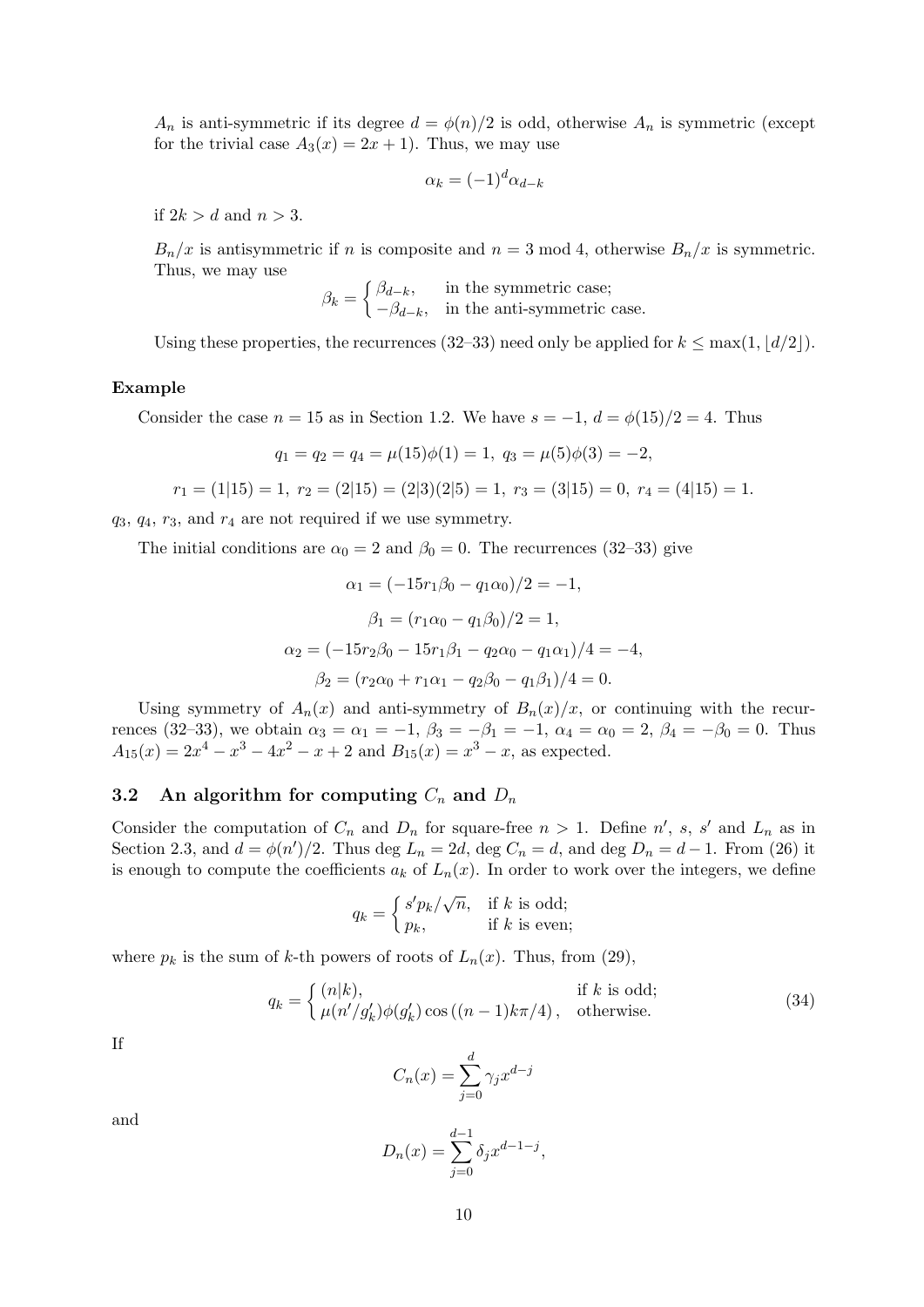then, from  $(26)$ ,

$$
\gamma_k = a_{2k}
$$

and

$$
\delta_k = -s' a_{2k+1}/\sqrt{n}.
$$

In particular,  $\gamma_0 = \delta_0 = 1$ . Using (13) we obtain

$$
\gamma_k = \frac{1}{2k} \sum_{j=0}^{k-1} \left( nq_{2k-2j-1} \delta_j - q_{2k-2j} \gamma_j \right) \tag{35}
$$

and

$$
\delta_k = \frac{1}{2k+1} \left( \gamma_k + \sum_{j=0}^{k-1} \left( q_{2k+1-2j} \gamma_j - q_{2k-2j} \delta_j \right) \right)
$$
(36)

for  $k = 1, 2, ...$ 

We may use the fact that  $C_n(x)$  and  $D_n(x)$  are symmetric to reduce the number of times the recurrences (35–36) need to be applied. An algorithm which incorporates this refinement is:

## Algorithm L (for Lucas)

- 1. Evaluate  $q_k$  for  $k = 1, \ldots, d$  using (34).
- 2. Set  $\gamma_0 \leftarrow 1$  and  $\delta_0 \leftarrow 1$ .
- 3. Evaluate  $\gamma_k$  for  $k = 1, \ldots, \lfloor d/2 \rfloor$  and  $\delta_k$  for  $k = 1, \ldots, \lfloor (d-1)/2 \rfloor$  using (35–36).
- 4. Evaluate  $\gamma_k$  for  $k = \lfloor d/2 \rfloor + 1, \ldots, d$  using  $\gamma_k = \gamma_{d-k}$ .
- 5. Evaluate  $\delta_k$  for  $k = \lfloor (d + 1)/2 \rfloor, \ldots, d 1$  using  $\delta_k = \delta_{d-1-k}$ .

## Example

Consider the case  $n = 15$  as in Section 1.2. We have  $n' = 2n = 30$ ,  $s' = 1$ ,  $d = \phi(30)/2 = 4$ . Thus

$$
q_1 = (15|1) = 1,
$$
  
\n
$$
q_2 = \mu(15)\phi(2)\cos(7\pi) = -1,
$$
  
\n
$$
q_3 = (15|3) = 0,
$$
  
\n
$$
q_4 = \mu(15)\phi(2)\cos(14\pi) = 1.
$$

The initial conditions are  $\gamma_0 = \delta_0 = 1$ . The recurrences (35–36) give

$$
\gamma_1 = (15q_1\delta_0 - q_2\gamma_0)/2 = 8,
$$
  
\n
$$
\delta_1 = (\gamma_1 + q_3\gamma_0 - q_2\delta_0)/3 = 3,
$$
  
\n
$$
\gamma_2 = (15q_3\delta_0 + 15q_1\delta_1 - q_4\gamma_0 - q_2\gamma_1)/4 = 13.
$$

Using symmetry we obtain  $\gamma_3 = \gamma_1 = 8$ ,  $\gamma_4 = \gamma_0 = 1$ ,  $\delta_2 = \delta_1 = 3$ , and  $\delta_3 = \delta_0 = 1$ . Thus  $C_{15}(x) = x^4 + 8x^3 + 13x^2 + 8x + 1$  and  $D_{15}(x) = x^3 + 3x^2 + 3x + 1$ , as expected.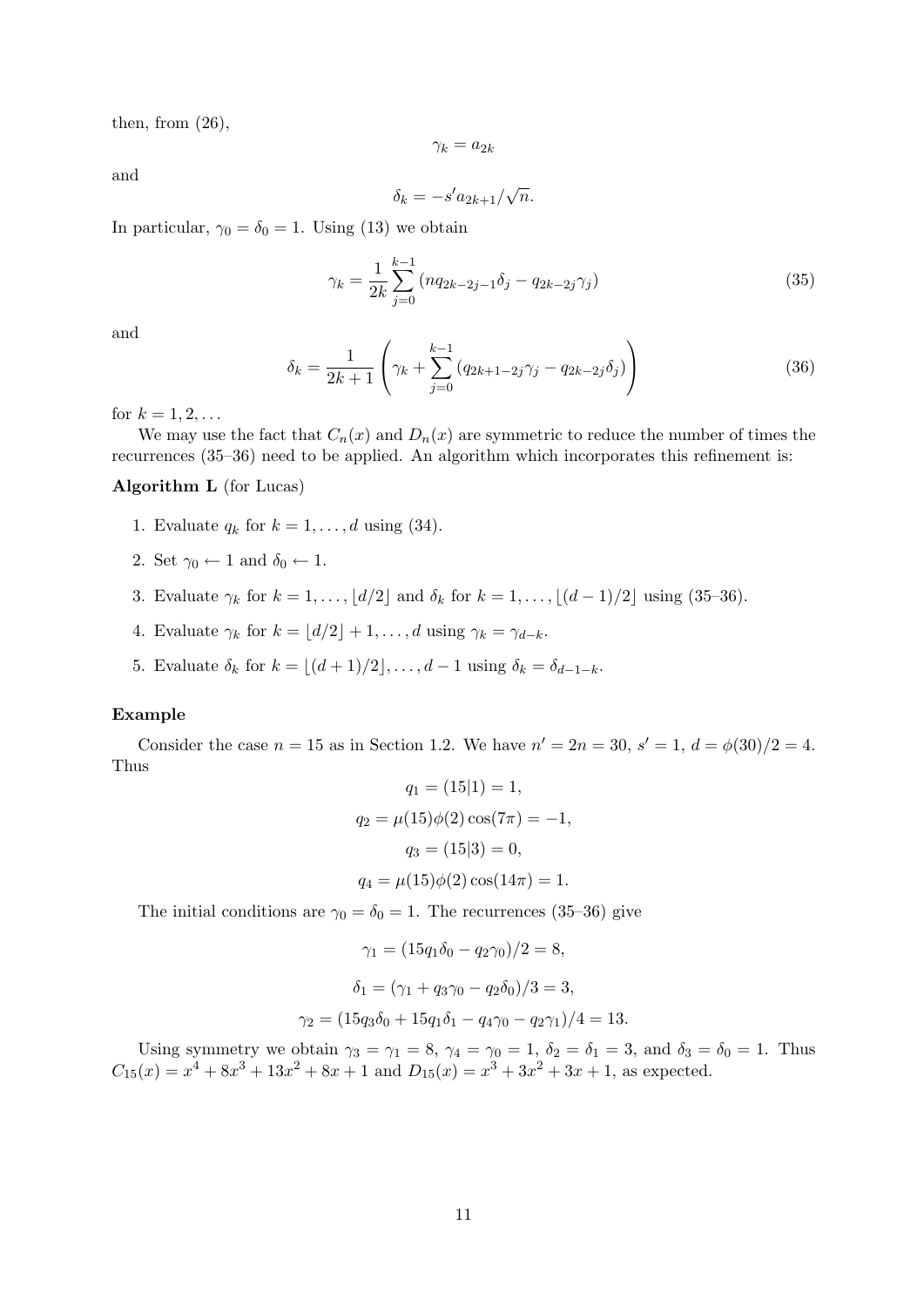## 3.3 Stevenhagen's algorithm

Stevenhagen [27] gives an algorithm for computing the polynomials  $C_n(x)$  and  $D_n(x)$ . His algorithm depends on the application of the Euclidean algorithm to two polynomials with integer coefficients and degree  $O(n)$ .  $C_n(x)$  and  $D_n(x)$  may be computed as soon as a polynomial of degree  $\leq \phi(n)/2$  is generated by the Euclidean algorithm. Thus, the algorithm requires  $O(n^2)$ arithmetic operations, the same order<sup>5</sup> as our Algorithm L.

Unfortunately, Stevenhagen's algorithm suffers from a well-known problem of the Euclidean algorithm  $[14]$  – although the initial and final polynomials have small integer coefficients, the intermediate results grow exponentially large. When implemented in 32-bit integer arithmetic we found that Stevenhagen's algorithm failed due to integer overflow for  $n = 35$ .

Algorithm L does not suffer from this problem. It is easy to see from the recurrences (35– 36) that intermediate results can grow only slightly larger than the final coefficients  $\gamma_k$  and  $\delta_k$ . A straightforward implementation of Algorithm L can compute  $C_n$  and  $D_n$  for all square-free  $n < 180$  without encountering integer overflow in 32-bit arithmetic. When it does eventually occur, overflow is easily detected because the division by  $2k$  in (35) or by  $2k + 1$  in (36) gives a non-integer result.

# 4 Explicit expressions for  $A_n, \ldots, D_n$

We now use (14) to give generating functions for the coefficients of  $A_n, \ldots, D_n$ . The generating functions can be used to evaluate the coefficients of  $A_n(x), \ldots, D_n(x)$  in  $O(n \log n)$  arithmetic operations, via the fast power series algorithms of Section 5 of Brent and Kung [5]. Also, where the generating functions converge, they give explicit formulas which can be used to compute  $A_n(x), \ldots, D_n(x)$  at particular arguments x. However, it is often more efficient to compute the coefficients of the polynomials by the algorithms of Section 3 and then evaluate the polynomials by Horner's rule.

The generating functions may be written in terms of certain analytic functions  $f_n$  and  $g_n$ , which we now define.

## 4.1 The analytic functions  $f_n$  and  $g_n$

For odd square-free  $n > 1$  and  $|x| \leq 1$ , define

$$
f_n(x) = \sum_{j=1}^{\infty} (j|n) \frac{x^j}{j}.
$$
 (37)

Similarly, for square-free  $n > 1$  and  $|x| \leq 1$ , define

$$
g_n(x) = \sum_{j=0}^{\infty} (n \mid 2j+1) \frac{x^{2j+1}}{2j+1}.
$$
 (38)

Observe that  $g_n(x)$  is an odd function, so  $g_n(-x) = -g_n(x)$ .

Euve that  $g_n(x)$  is an odd function, so  $g_n(-x) = -g_n(x)$ .<br>It follows from (46) and (57) below that  $\exp(\sqrt{sn} f_n(x))$  and  $\exp(2\sqrt{n} g_n(x))$  are rational functions with zeros and poles at certain roots of unity. From these representations it follows that the analytic continuations outside the unit circle are given by

$$
\begin{cases} f_n(x) = f_n(1/x), & \text{if } n = 1 \text{ mod } 4; \\ f_n(x) + f_n(1/x) = 2f_n(1), & \text{if } n = 3 \text{ mod } 4; \end{cases}
$$
 (39)

<sup>&</sup>lt;sup>5</sup>The complexity of both algorithms can be reduced to  $O(n(\log n)^2)$  arithmetic operations by standard "divide" and conquer" techniques [1, 4], but this is not of practical significance.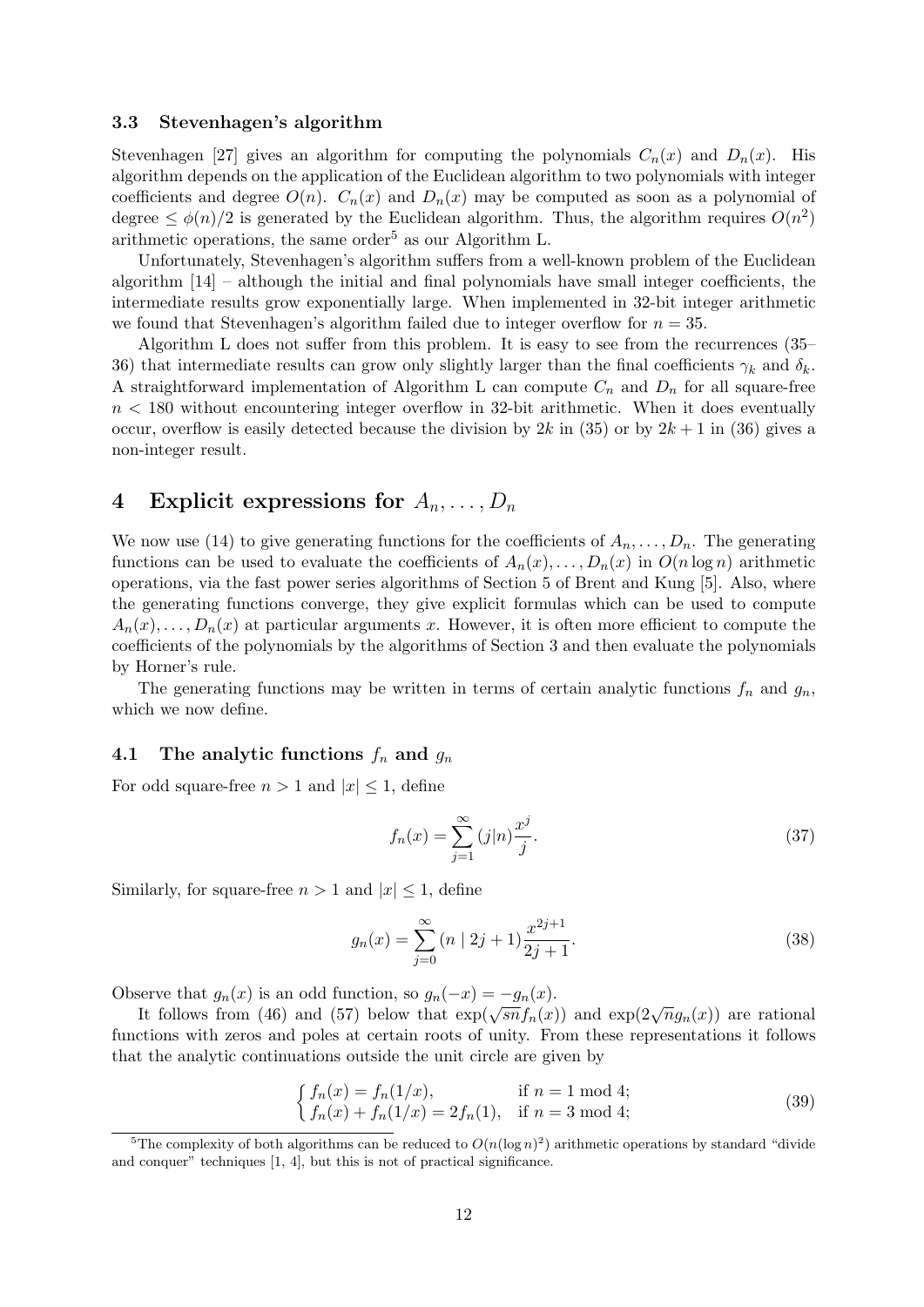and

$$
g_n(x) = g_n(1/x). \tag{40}
$$

The functions  $f_n(x)$  and  $g_n(x)$  are closely related. For example, taking the odd terms in the sum (37) and using the law of quadratic reciprocity, we obtain

$$
f_n(x) - f_n(-x) = 2g_n(x\sqrt{s})/\sqrt{s}.
$$

Such identities are a consequence of relationships between the polynomials  $G_n(x)$  and  $L_n(x)$ .

 $f_n(1)$  is related to the class number  $h(D)$  of the quadratic field  $Q[\sqrt{D}]$  with discriminant  $D = sn$ . In the notation of Davenport [10],  $f_n(1) = L_{-1}(1) = L(1) = L(1, \chi)$ , where  $\chi(j) = (j|n)$ is the real, nonprincipal Dirichlet character appearing in (37). Known results [10, 18, 19, 30] in the case  $n = 3 \text{ mod } 4$  (so  $D = -n$ ) are

$$
f_n(1) = \frac{-\pi}{n^{3/2}} \sum_{j=1}^{n-1} (j|n)j = \frac{\pi}{(2 - (2|n))\sqrt{n}} \sum_{j=1}^{(n-1)/2} (j|n) = \frac{2\pi}{w\sqrt{n}} h(-n) > 0.
$$
 (41)

Here

$$
w = \begin{cases} 6, & \text{if } n = 3; \\ 2, & \text{if } n = 3 \text{ mod } 4, n > 3 \end{cases}
$$

is the number of roots of unity in Q[ D. Since  $h(-n)$  is an integer and  $h(-3) = 1$ , we have

$$
\exp(2i\sqrt{n}f_n(1)) = \begin{cases} (-1+\sqrt{-3})/2, & \text{if } n = 3; \\ 1, & \text{if } n = 3 \text{ mod } 4, n > 3. \end{cases}
$$
(42)

In the case  $n = 1 \mod 4$ , we have  $D = n$ , and

$$
f_n(1) = \frac{\ln \varepsilon}{\sqrt{n}} h(n). \tag{43}
$$

Here  $\varepsilon$  is the "fundamental unit", i.e.  $\varepsilon = (|u| + \sqrt{n}|v|)/2$ , where  $(u, v)$  is a minimal nontrivial solution of  $u^2 - nv^2 = 4$ . For example, if  $n = 5$  then  $\varepsilon = (3 + \sqrt{5})/2$ ,  $h(5) = 1$  and  $f_5(1) =$  $(\ln \varepsilon)/\sqrt{5} = 0.4304...$ 

## 4.2 The polynomials  $A_n$  and  $B_n$

Let  $n > 3$  be odd and square-free. We exclude  $n = 3$  to avoid the special case in (42), but the results apply with minor modifications when  $n = 3$ . Let s,  $G_n$ ,  $\tilde{G}_n$  be as in Section 2.2, and  $d = \phi(n)/2$ . Recall that

$$
G_n(x) = \prod_{\substack{0 < j < n \\ (j|n) = 1}} (x - \zeta^j) \tag{44}
$$

and

$$
\tilde{G}_n(x) = \prod_{\substack{0 < j < n \\ (j|n) = -1}} (x - \zeta^j). \tag{45}
$$

From  $(14)$  and  $(23)$ , we have

$$
\tilde{G}_n(1/x)/G_n(1/x) = \exp(\sqrt{sn}f_n(x)).\tag{46}
$$

Also, from  $(44)$ ,

$$
(-x)^{d}G_{n}(1/x) = \prod_{\substack{0 < j < n \\ (j|n)=1}} (\zeta^{j}x - 1) = \prod_{\substack{0 < j < n \\ (j|n)=1}} \zeta^{j}(x - \zeta^{-j}),\tag{47}
$$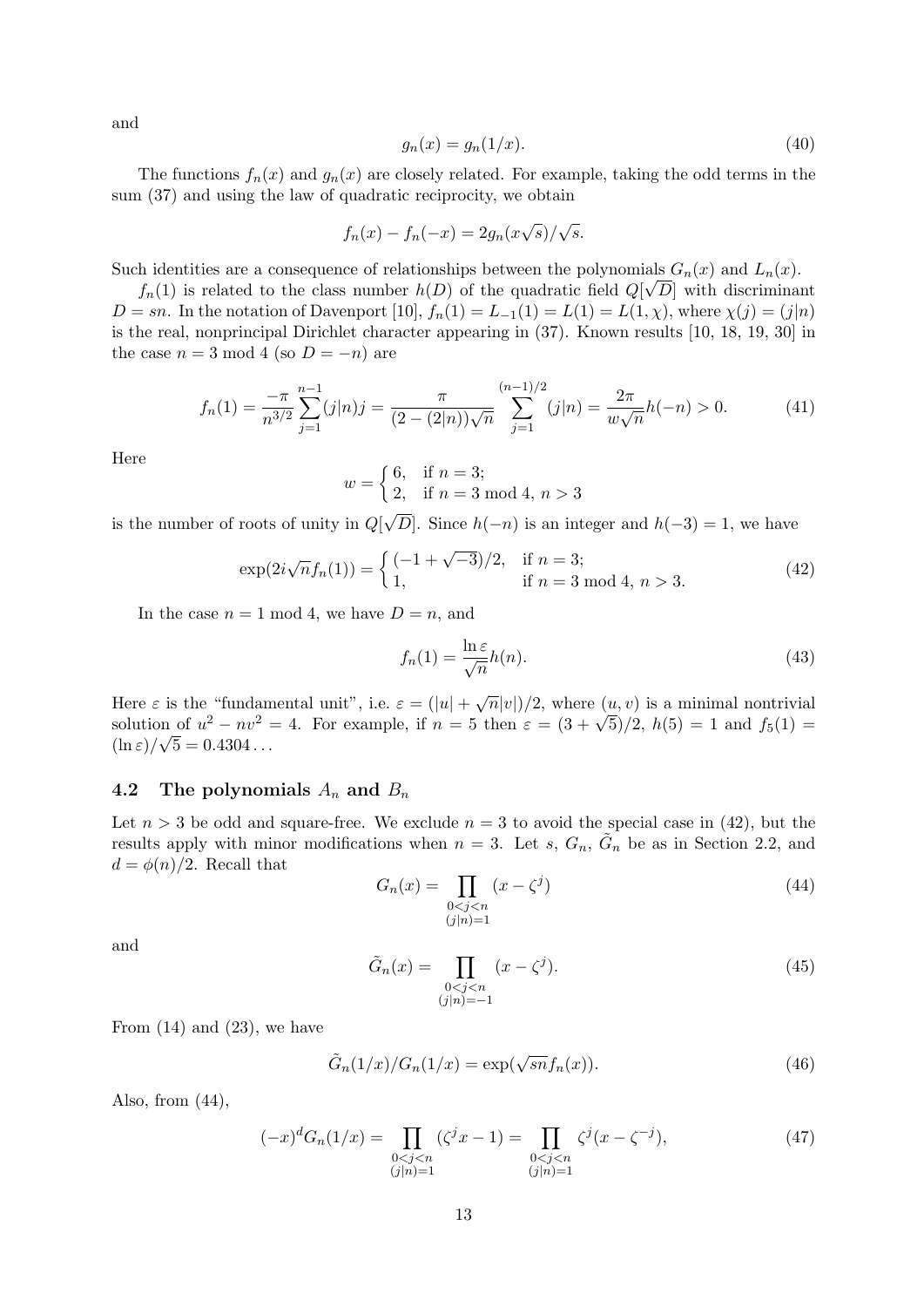so

$$
G_n(1/x)/\tilde{G}_n(1/x) = \zeta^{\sigma} \prod_{j=1}^{n-1} (x - \zeta^{-j})^{(j|n)},
$$
\n(48)

where

$$
\sigma = \sum_{j=1}^{n-1} (j|n)j.
$$
\n(49)

If  $n = 1 \mod 4$  then by grouping the terms for j and  $n - j$  (j < n/2) in (49) we have  $n | \sigma$ . If  $n = 3 \text{ mod } 4$  then, from (41), we have  $\sigma = -nh(-n)$  so again  $n|\sigma$ . Thus, in both cases  $\zeta^{\sigma} = 1$ , and from (48) we have

$$
G_n(1/x)/\tilde{G}_n(1/x) = \begin{cases} G_n(x)/\tilde{G}_n(x), & \text{if } n = 1 \text{ mod } 4; \\ \tilde{G}_n(x)/G_n(x), & \text{if } n = 3 \text{ mod } 4. \end{cases}
$$
(50)

It follows from (46) that

$$
\tilde{G}_n(x)/G_n(x) = \exp(s\sqrt{sn}f_n(x)).\tag{51}
$$

We see from (46) or (51) that, as claimed above,  $\exp(\sqrt{sn}f_n(x))$  is a rational function. It has zeros at  $\zeta^j$ ,  $(j|n) = -s$ ; and poles at  $\zeta^j$ ,  $(j|n) = +s$ . From (20) and (51), taking a square root, we obtain √

$$
G_n(x) = \sqrt{\Phi_n(x)} \exp\left(\frac{-s\sqrt{sn}}{2} f_n(x)\right)
$$
\n(52)

If (52) is interpreted as a generating function for  $G_n(x)$  then  $\sqrt{\Phi_n(x)}$  and  $f_n(x)$  should be interpreted as power series in  $x$ , and the correct sign of the square root is positive. On the other hand, if (52) is regarded as an exact expression for  $G_n(x)$ , then the sign of the square root is positive for real x, because  $G_n(x)$  and  $\Phi_n(x)$  have no real roots, and the exponential never vanishes, so a change in sign would contradict the continuity of  $G_n(x)$ . An extension of this argument shows that the same branch of the square root must be taken in any simply-connected, closed region which does not contain any of the zeros of  $\Phi_n(x)$ . (We omit similar comments below.)

From (52) we easily deduce the corresponding expressions for  $A_n(x) = G_n(x) + \tilde{G}_n(x)$  and  $B_n(x) = (\tilde{G}_n(x) - G_n(x))/\sqrt{sn}$ . We state the results as a Theorem:

**Theorem 1** For odd, square-free  $n > 3$ , the polynomials  $A_n(x)$  and  $B_n(x)$  occurring in Gauss's identity (6) are

$$
A_n(x) = 2\sqrt{\Phi_n(x)} \cosh\left(\frac{\sqrt{sn}}{2} f_n(x)\right) \tag{53}
$$

and

$$
B_n(x) = 2\sqrt{\frac{\Phi_n(x)}{sn}} \sinh\left(\frac{\sqrt{sn}}{2} f_n(x)\right). \tag{54}
$$

## Remark

If  $n = 3 \mod 4$ , so  $s = -1$ , then it is natural to replace  $cosh(iz)$  by  $cos(z)$  in (53) and  $sinh(iz)$ by  $i\sin(z)$  in (54), giving

$$
A_n(x) = 2\sqrt{\Phi_n(x)} \cos\left(\frac{\sqrt{n}}{2} f_n(x)\right) \tag{55}
$$

and

$$
B_n(x) = 2\sqrt{\frac{\Phi_n(x)}{n}} \sin\left(\frac{\sqrt{n}}{2}f_n(x)\right). \tag{56}
$$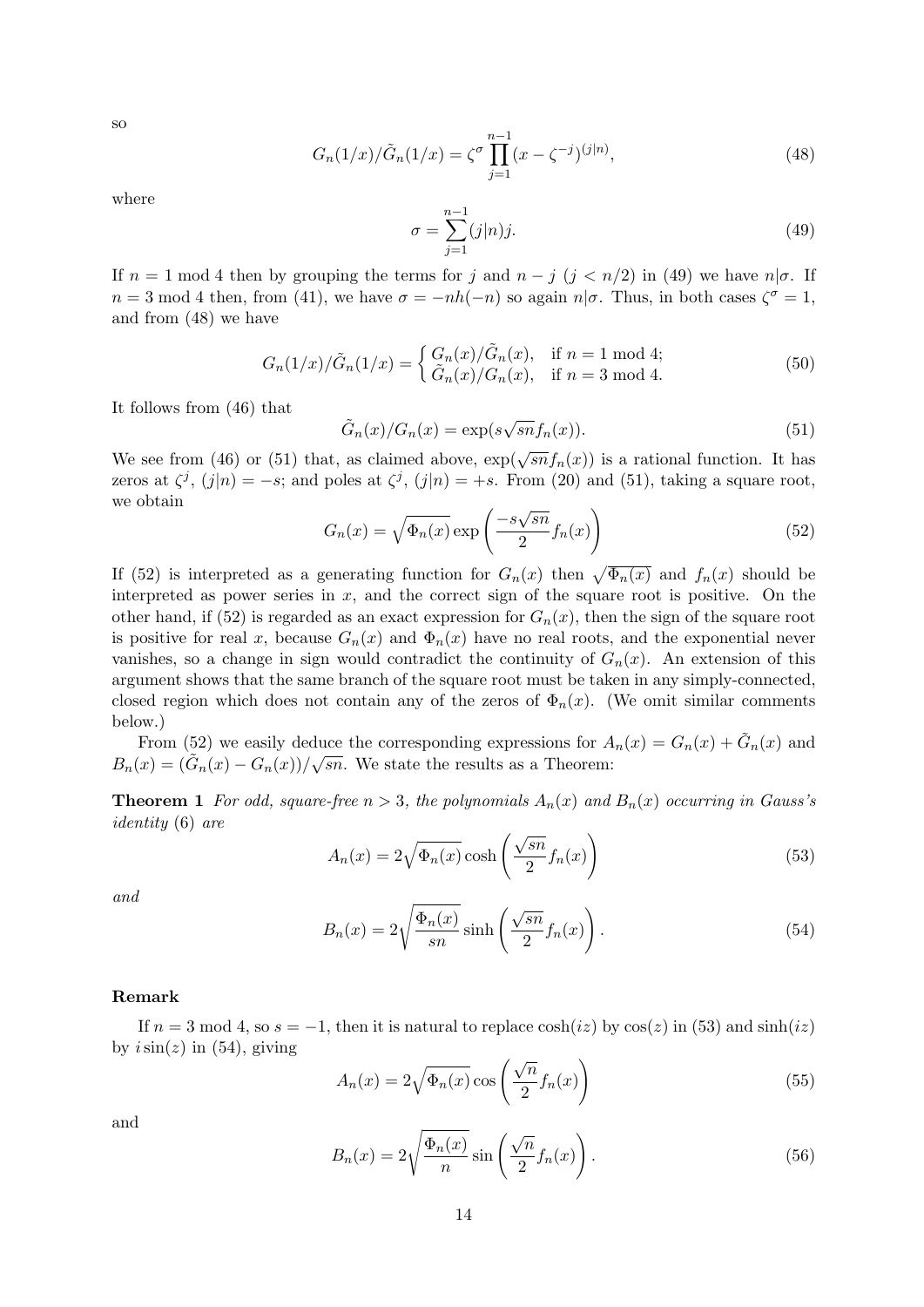#### Example

Consider the case  $n = 15$ . We expand the right side of (55) as a power series in x, keeping enough terms to find  $A_{15}(x)$  without using symmetry. From Section 1.2 we have

$$
\Phi_{15}(x) = 1 - x + x^3 - x^4 + x^5 - x^7 + x^8,
$$

so

$$
\sqrt{\Phi_{15}(x)} = 1 - \frac{x}{2} - \frac{x^2}{8} + \frac{7x^3}{16} - \frac{37x^4}{128} + \cdots
$$

Also,

$$
f_{15}(x) = x + \frac{x^2}{2} + \frac{x^4}{4} - \frac{x^7}{7} + \cdots
$$

$$
\cos\left(\frac{\sqrt{15}}{2}f_{15}(x)\right) = 1 - \frac{15x^2}{8} - \frac{15x^3}{8} + \frac{15x^4}{128} + \cdots
$$

and

so

$$
2\sqrt{\Phi_{15}(x)}\cos\left(\frac{\sqrt{15}}{2}f_{15}(x)\right) = 2 - x - 4x^2 - x^3 + 2x^4 + \cdots,
$$

which is  $A_{15}(x) + O(x^5)$  as expected. We can ignore the  $O(x^5)$  term (which in fact vanishes) since we know that deg  $A_{15}(x) = \phi(15)/2 = 4$ .

A reader who attempts similar computations for larger  $n$  will soon be convinced that Algorithm D of Section 3.1 is more convenient, if only because all intermediate results are integers and there is an easy check on the accuracy of the inner product accumulations.

Using  $(41-43)$  and the fact (an immediate consequence of  $(4)$ ) that

$$
\Phi_n(1) = \begin{cases} n, & \text{if } n \text{ is prime;} \\ 1, & \text{for other square-free } n > 1; \end{cases}
$$

we can verify that (46) and (51–56) give sensible results in the case  $x = 1$ . For example, we have  $h(-15) = 2$ , so  $f_{15}(1) = 2\pi/\sqrt{15}$  and  $\cos(\frac{\sqrt{15}}{2})$  $\frac{(15)}{2}f_{15}(1)) = \cos(\pi) = -1$ . Thus (55) gives the correct value  $-2$  of  $A_{15}(1)$ .

## 4.3 The polynomials  $C_n$  and  $D_n$

We now consider the analogues of (53–54) for the Lucas polynomials  $C_n$  and  $D_n$ . The argument is similar to that of Section 4.2, but simpler because the polynomial  $L_n(x)$  is symmetric, which leads to the simple functional equation (40) for  $g_n(x)$ .

Assume that  $n > 1$  is square-free, and adopt the notation of Section 2.3. Using (29) in the generating function (14), we have

$$
\tilde{L}_n(1/x)/L_n(1/x) = \exp(2s'\sqrt{n}g_n(x)).
$$
\n(57)

This shows that  $exp(2\sqrt{n}g_n(x))$  is a rational function. From

$$
\tilde{L}_n(1/x)/L_n(1/x) = \tilde{L}_n(x)/L_n(x)
$$

we deduce the functional equation (40), which gives the analytic continuation of  $g_n(x)$  outside the unit circle. We may also write (57) more simply as

$$
\tilde{L}_n(x)/L_n(x) = \exp\left(2s'\sqrt{n}g_n(x)\right). \tag{58}
$$

From (28) and (58), taking a square root, we obtain

$$
L_n(x) = \sqrt{F_n(x^2)} \exp\left(-s'\sqrt{n}g_n(x)\right). \tag{59}
$$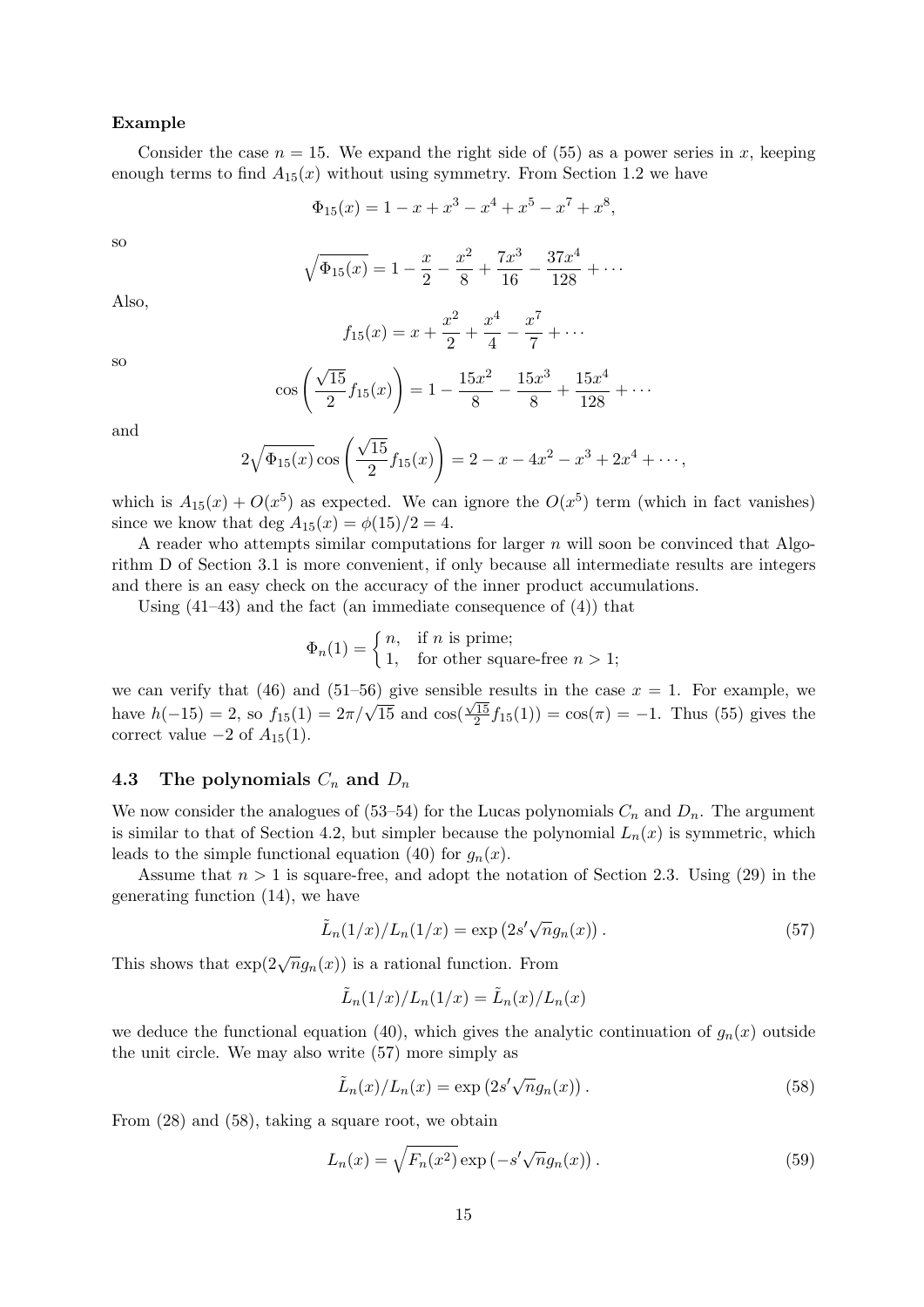**Theorem 2** Let  $n > 1$  be square-free. The Aurifeuillian factors  $F_n^{\pm}(x) = C_n(x) \pm \sqrt{nx}D_n(x)$ of  $F_n(x)$  are given by

$$
F_n^{\pm}(x) = \sqrt{F_n(x)} \exp\left(\pm \sqrt{n}g_n(\sqrt{x})\right). \tag{60}
$$

Also,

$$
C_n(x) = \sqrt{F_n(x)} \cosh\left(\sqrt{n}g_n(\sqrt{x})\right) \tag{61}
$$

and

$$
D_n(x) = \sqrt{\frac{F_n(x)}{nx}} \sinh\left(\sqrt{n}g_n(\sqrt{x})\right). \tag{62}
$$

#### Proof

Recall that the Aurifeuillian factors  $F_n^{\pm}(x) = C_n(x) \pm \sqrt{nx} D_n(x)$  of  $F_n(x)$  are  $L_n(\pm \sqrt{x})$ . Thus (60) follows from (59). Since

$$
L_n(x) + L_n(-x) = 2C_n(x^2)
$$

and

$$
L_n(x) - L_n(-x) = -2s'x\sqrt{n}D_n(x^2),
$$

we easily deduce  $(61-62)$ .

### 4.4 Application to integer factorization

In this section we illustrate how the results of Sections 3.2 and 4.3 can be used to obtain factors of integers of the form  $a^n \pm b^n$ . Our examples are for illustrative purposes, so are small enough to be verified by hand. Many larger examples can be found in [6, 7].

As usual,  $n > 1$  is a square-free integer. Recall the definition of  $F_n(x)$  from Section 1.1. Note that the polynomial  $F_n(x)$  is a factor of  $x^n \pm 1$  (where the sign is "-" if  $n = 1$  mod 4, and "+" otherwise).

If x has the form  $m^2n$ , where m is a positive integer, then  $\sqrt{nx} = mn$  is an integer, and the Aurifeuillian factors  $F_n^{\pm}(x) = C_n(x) \pm mnD_n(x)$  give integer factors of  $F_n(x)$ , and hence of  $x^n \pm 1 = m^{2n} n^n \pm 1$ . For example, if  $m = n^k$ , we obtain factors of  $n^{(2k+1)n} \pm 1$ .

More generally, if  $m = p/q$  is rational, we obtain rational factors of  $x^n \pm 1 = p^{2n}q^{-2n}n^n \pm 1$ , and thus integer factors of  $p^{2n}n^n \pm q^{2n}$ . We consider one example later, but for the moment we continue to assume that m is an integer.

Before giving numerical examples, we state explicitly how the results of Section 4.3 can be used to compute  $F_n^{\pm}(m^2n)$ .

**Theorem 3** Let m, n be positive integers,  $n > 1$  square-free,  $x = m^2n$ , and  $\lambda = \phi(2n)/2$ . Then the Aurifeuillian factors  $F_n^{\pm}(x)$  of  $F_n(x)$  are given by

$$
F_n^-(x) = \lfloor \hat{F} + \frac{1}{2} \rfloor
$$

and

$$
F_n^+(x) = F_n(x) / F_n^-(x),
$$

where

$$
\hat{F} = \sqrt{F_n(x)} \exp \left(-\frac{1}{m} \sum_{j=0}^{\lambda-1} \frac{(n \mid 2j+1)}{(2j+1)x^j}\right).
$$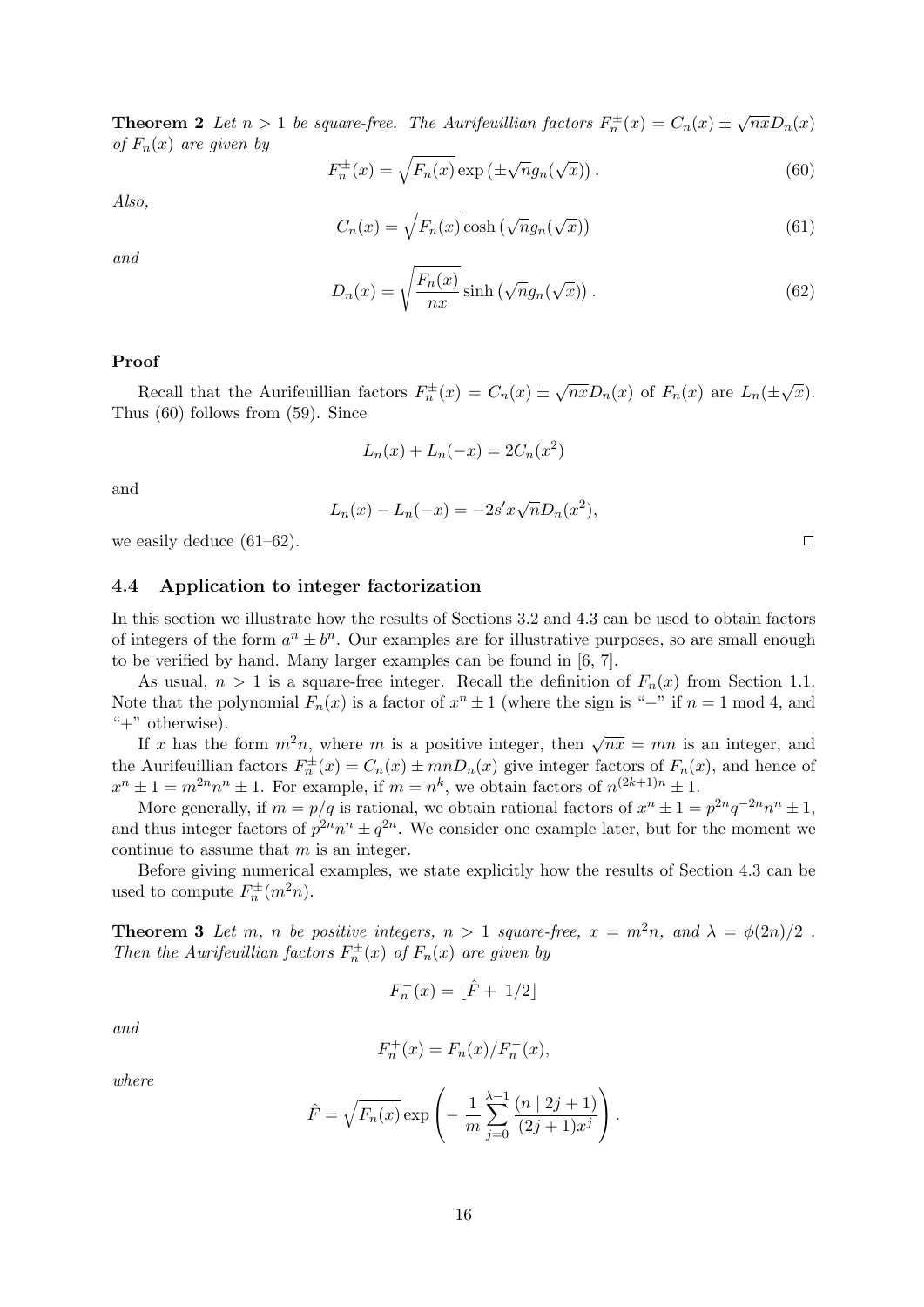## Proof

From (60), using the functional equation (40) and the power series (38) for  $g_n(1/\sqrt{x})$ , we have

$$
F_n^{-}(x) = \sqrt{F_n(x)} \exp \left(-\frac{1}{m} \sum_{j=0}^{\infty} \frac{(n \mid 2j+1)}{(2j+1)x^j}\right).
$$

Thus, we only have to show that the error incurred by truncating the power series after  $\lambda$  terms is less than 1/2 in absolute value, i.e. that  $|\hat{F} - F_n^-| < 1/2$ .

If  $x < 5$  we must have  $m = 1$ ,  $n = 2$  or 3,  $x = n$ ,  $\lambda = 1$ . In both cases  $F_n^{-}(n) = 1$  and it is easy to verify that  $1/2 < \hat{F} < 3/2$ . Thus, from now on we assume that  $x \geq 5$ .

Let

$$
t = \frac{1}{m} \sum_{j=\lambda}^{\infty} \frac{(n \mid 2j + 1)}{(2j + 1)x^{j}}.
$$

Since  $m \geq 1$ ,  $\lambda \geq 1$ ,  $x \geq 5$ , and the Jacobi symbol is 0 or  $\pm 1$ , we have

$$
|t| \le \sum_{j=\lambda}^{\infty} \frac{x^{-j}}{(2j+1)} \le \left(\frac{1}{3} + \frac{1}{5 \cdot 5} + \frac{1}{7 \cdot 5^2} + \cdots\right) x^{-\lambda}
$$

so

$$
|t| \le 5\left(\sqrt{5}\ln\left(\frac{1+\sqrt{5}}{2}\right)-1\right)x^{-\lambda} < 0.3802x^{-\lambda}.\tag{63}
$$

In particular,  $|t| < 0.3802/x < 0.08$ , so

$$
|\exp(t) - 1| < \frac{|t|}{1 - |t|/2} < \frac{0.3802x^{-\lambda}}{0.96} < 0.4x^{-\lambda}.\tag{64}
$$

Now  $\hat{F} = F_n^- \exp(t)$ , so

$$
|\hat{F} - F_n^-| = F_n^-|\exp(t) - 1|.\tag{65}
$$

Applying Lemma 2 of Section 2.1 with  $R = 5$  gives

$$
F_n(x) < \exp(1/4)x^{\phi(2n)},
$$

but  $\phi(2n) = 2\lambda$  and  $F_n^-$  is the smaller factor of  $F_n$ , so

$$
F_n^{-}(x) \le \sqrt{F_n(x)} < \exp(1/8)x^{\lambda}.\tag{66}
$$

From (64–66) we finally obtain the bound

$$
|\hat{F} - F_n^-| < 0.4 \exp(1/8) < 0.5,
$$

which completes the proof.  $\Box$ 

Since the argument of the exponential in Theorem 3 is  $-1/m+O(1/n)$  as  $n \to \infty$ , we have the following result, which sheds some light on the ratio of the Aurifeuillian factors. (The Corollary strictly follows from Theorem 3 only if  $m$  is an integer, but from the proof of Theorem 3 it is clear that the Corollary is also valid for rational  $m$ .)

**Corollary 1** Let  $x = m^2n$  where  $m > 0$  is rational  $n > 1$  is an integer. Consider m fixed as  $n \to \infty$  through square-free values. Then the Aurifeuillian factors  $F_n^{\pm}(x)$  of  $F_n(x)$  satisfy

$$
F_n^+(x)/F_n^-(x) = \exp(2/m) + O(1/n).
$$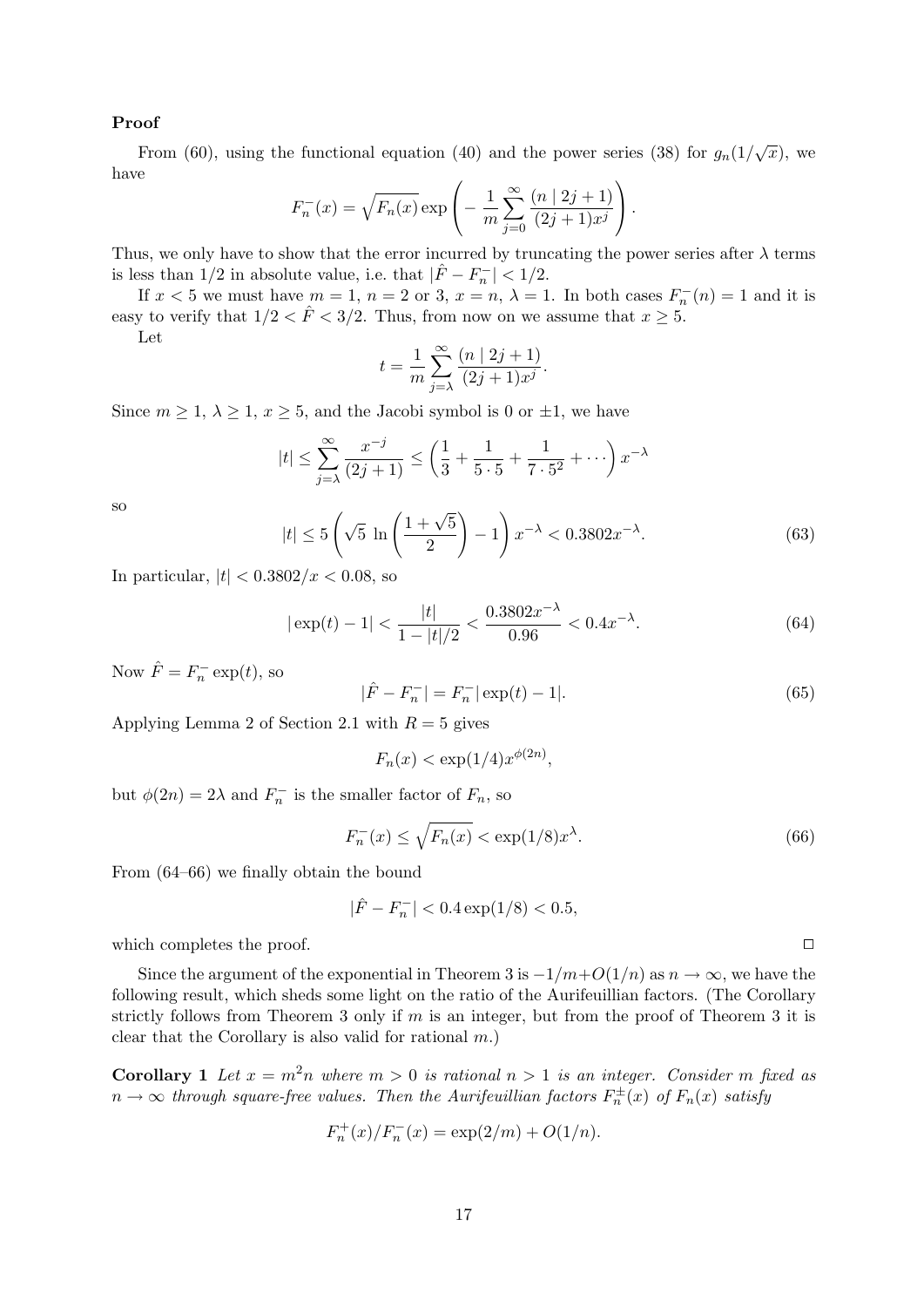## Examples

1. To start with a simple example, consider  $n = 2$ ,  $m = 2$ , so  $x = m^2 n = 8$  and  $\lambda = 1$ . In Theorem 3 we have  $F_2(x) = x^2 + 1 = 65$ ,

$$
\hat{F} = \sqrt{F_2(x)} \exp(-1/m) = \sqrt{65} \exp(-1/2) = 4.89 \cdots
$$

and rounding to the nearest integer gives the factor 5 of 65.

**2.** A similar but less trivial example is  $n = 2$ ,  $m = 2^5$ ,  $x = m^2n = 2^{11}$ . Here  $F_2(x) =$  $x^2 + 1 = 2^{22} + 1$  and

$$
\hat{F} = \sqrt{F_2(x)} \exp(-1/m) = \sqrt{2^{22} + 1} \exp(-2^{-5}) = 1984.98 \cdots
$$

which on rounding gives the factor  $F_2^- = 1985$  of  $2^{22} + 1$ . By division we find  $F_2^+ = 2113$ , so the complete factorization is  $2^{22} + 1 = 5 \cdot 397 \cdot 2113$ .

**3.** Now consider  $n = 5$ ,  $m = 3$ , so  $x = m^2n = 45$  and  $\lambda = \phi(10)/2 = 2$ . In this case

$$
F_5(x) = \Phi_5(x) = (x^5 - 1)/(x - 1) = 4193821,
$$
  

$$
\hat{F} = \sqrt{F_5(x)} \exp\left(-\frac{1}{m} + \frac{1}{3m^3n}\right) = \sqrt{4193821} \exp(-134/405) = 1470.99924\cdots
$$

and rounding to the nearest integer gives the factor 1471 of  $F_5(x)$ . By division we obtain the other factor 2851. In this example, but not in general, the Aurifeuillian factors are prime.

4. Now consider a composite n, say  $n = 15$ . To keep the arithmetic easy we take  $m = 1$ , so  $x = 15$  and

$$
F_{15}(x) = \Phi_{15}(-x) = x^8 + x^7 - x^5 - x^4 - x^3 + x + 1 = 2732936641.
$$

The example in Section 3.2 shows how we can use Algorithm L to compute

$$
C_{15}(x) = x^4 + 8x^3 + 13x^2 + 8x + 1
$$

and

$$
D_{15}(x) = x^3 + 3x^2 + 3x + 1.
$$

Evaluating the polynomials, we find

$$
C_{15}(15) = 80671, \quad D_{15}(15) = 4096,
$$

so the Aurifeuillian factors of  $F_{15}(15)$  are  $80671 \pm 15 \cdot 4096$ . This gives 19231 and 142111, which can easily be verified to be factors of  $15^{15} + 1$ . The "algebraic" factors  $(15^3 + 1)/16$  and  $(15<sup>5</sup> + 1)/16$  allow us to complete the factorization:

$$
15^{15} + 1 = 2^4 \cdot 31 \cdot 211 \cdot 1531 \cdot 19231 \cdot 142111
$$

Alternatively, instead of evaluating  $C_{15}(15)$  and  $D_{15}(15)$ , we can use Theorem 3. We have  $\lambda = \phi(15)/2 = 4$ . Since  $(15|3) = (15|5) = 0$  and  $(15|7) = 1$ , the computation gives

$$
\hat{F} = \sqrt{F_{15}(x)} \exp\left(-1 - \frac{1}{7n^3}\right) = 19231.00217\cdots
$$

and rounding to the nearest integer gives the factor 19231 of  $F_{15}(15)$ .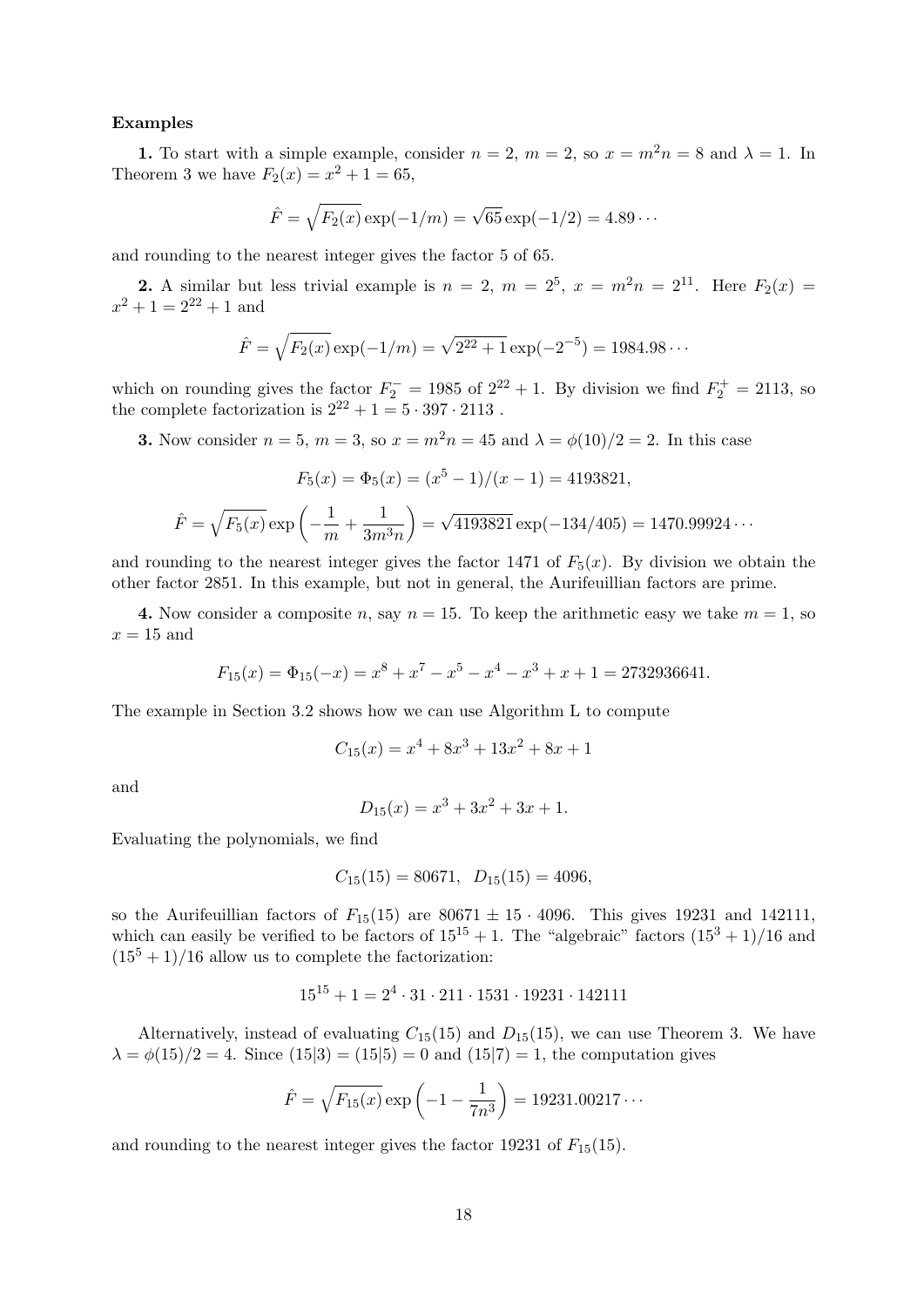5. To conclude, we give an example where  $m = p/q$  is rational but not an integer. Consider 3. To conclude, we give an example where  $m = p/q$  is rational but not an  $n = 7$ ,  $p = 2$ ,  $q = 5$ , so  $x = p^2n/q^2 = 28/25$  and  $\sqrt{nx} = pn/q = 14/5$ . We have

$$
F_7(x) = \Phi_7(-x) = \frac{x^7 + 1}{x + 1} = \frac{28^7 + 25^7}{53 \cdot 25^6}
$$

Theorem 3 is not applicable. Because x is close to 1, the series for  $g_7(1/\sqrt{x})$  converges rather slowly, and we need to take at least 35 terms to obtain sufficient accuracy. However, using Algorithm L we easily find that

$$
C_7(x) = x^3 + 3x^2 + 3x + 1, \ D_7(x) = x^2 + x + 1,
$$

so Horner's rule gives

$$
C_7(x) = 148877/5^6
$$
,  $D_7(x) = 2109/5^4$ ,

and  $C_7(x) \pm \sqrt{nx}D_7(x)$  gives 296507/5<sup>6</sup> and 1247/5<sup>6</sup>. Thus, we have obtained factors 296507 and 1247 of  $(25^7 + 28^7)/53$ . The larger factor is prime, so it is easy to deduce the complete factorization

$$
25^7 + 28^7 = 29 \cdot 43 \cdot 53 \cdot 296507
$$

## Acknowledgements

Thanks are due to Brendan McKay for suggesting the use of the generating function (14), to Emma Lehmer and an anonymous referee for helpful comments on the exposition, to Hans Riesel for his kind assistance with the solution of exercise A6.2 of [24], and to Sam Wagstaff and Hugh Williams for providing copies of several references which were difficult to find in Australia.

## References

- [1] A. V. Aho, J. E. Hopcroft and J. D. Ullman, The Design and Analysis of Computer Algorithms, Addison-Wesley, Menlo Park, Calif., 1974, Chapter 8.
- [2] A. Aurifeuille and H. Le Lasseur, see [20], page 276, or [21], page 785.
- [3] N. G. W. H. Beeger, "On a new quadratic form for certain cyclotomic polynomials", Nieuw Arch. Wisk. (2), 23 (1951), 249-252.
- [4] R. P. Brent, F. G. Gustavson and D. Y. Y. Yun, "Fast solution of Toeplitz systems of equations and computation of Padé approximants", J. Algorithms 1 (1980), 259-295.
- [5] R. P. Brent and H. T. Kung, "Fast algorithms for manipulating formal power series", J. ACM 25 (1978), 581-595.
- [6] R. P. Brent and H. J. J. te Riele, *Factorizations of*  $a^n \pm 1$ ,  $13 \le a \le 100$ , Report NM-R9212, Department of Numerical Mathematics, Centrum voor Wiskunde en Informatica, Amsterdam, June 1992.
- [7] J. Brillhart, D. H. Lehmer, J. L. Selfridge, B. Tuckerman and S. S. Wagstaff, Jr., Factorizations of  $b^n \pm 1$ ,  $b = 2, 3, 5, 6, 7, 10, 11, 12$  up to high powers, second edition, American Mathematical Society, Providence, Rhode Island, 1988.
- [8] A. J. C. Cunningham, "Factorisation of  $N = y^y \mp 1$  and  $x^{xy} \mp y^{xy}$ ", Messenger of Math. (2), 45 (1915), 49-75.
- [9] A. J. C. Cunningham and H. J. Woodall, *Factorisation of*  $y^n \neq 1$ ,  $y = 2, 3, 5, 6, 7, 10, 11, 12$ up to high powers  $(n)$ , Hodgson, London, 1925.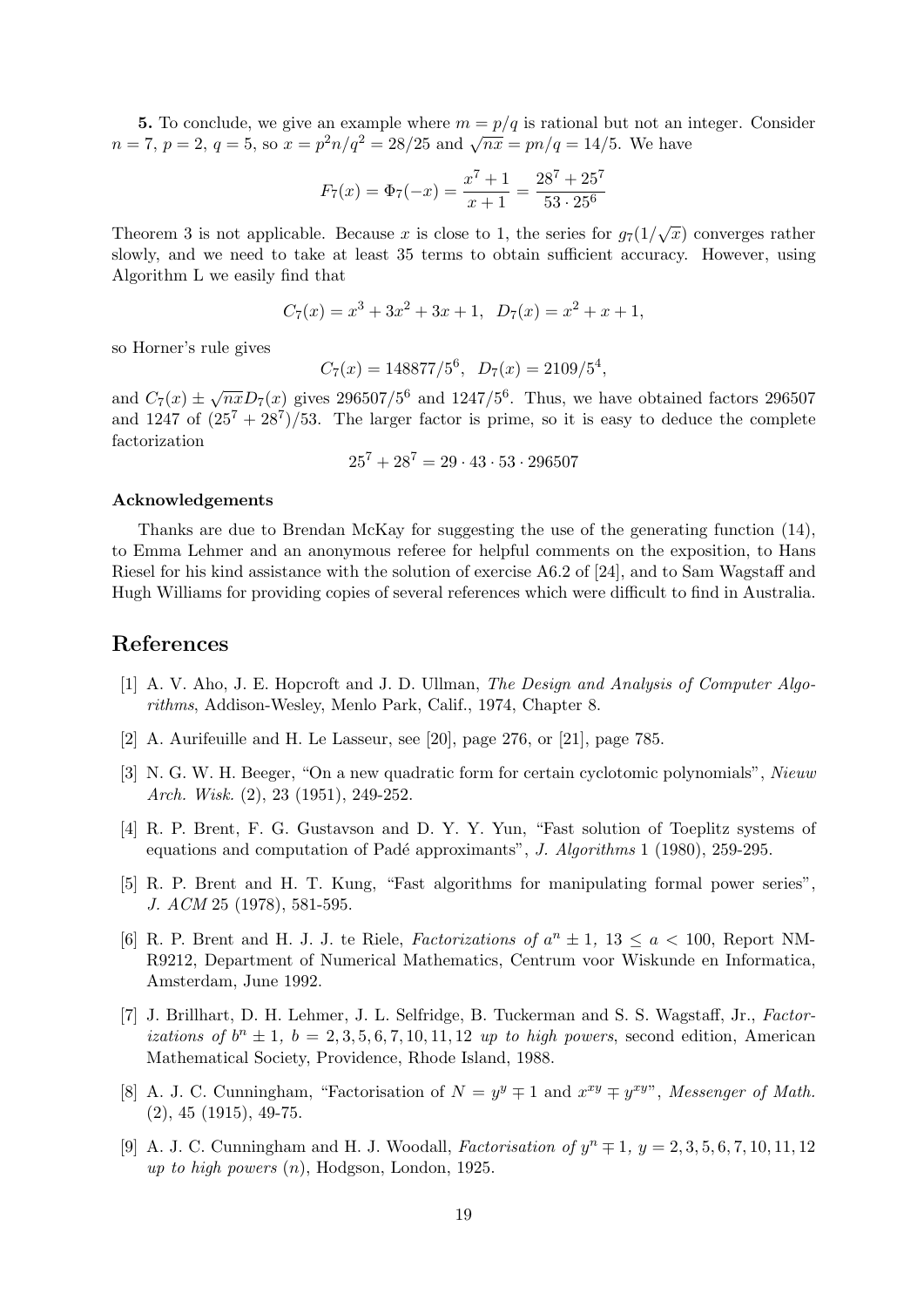- [10] H. Davenport, Multiplicative Number Theory, second edition (revised by H. L. Montgomery), Springer-Verlag, New York, 1980.
- [11] P. G. Lejeune Dirichlet, Vorlesungen ¨uber Zahlentheorie, fourth edition, Friedr. Vieweg & Sohn, Braunschweig, 1894, Chapter 5 and Supplement 7.
- [12] C. F. Gauss, Disquisitiones Arithmeticæ, G. Fleischer, Leipzig, 1801, Art. 356-357. Reprinted in Carl Friedrich Gauss Werke, Band 1, Georg Olms Verlag, Hildesheim, 1981.
- [13] G. H. Hardy and E. M. Wright, An Introduction to the Theory of Numbers, fifth edition, Clarendon Press, Oxford, 1984, Ch. 16.
- [14] D. E. Knuth, The Art of Computer Programming, Volume 2: Seminumerical Algorithms (second edition), Addison-Wesley, Menlo Park, 1981, Chapter 3.
- [15] M. Kraitchik, "Décomposition de  $a^n \pm b^n$  en facteurs dans le cas où *nab* est un carré parfait avec une table des décompositions numériques pour toutes les valeurs de  $a$  et  $b$  inférieures `a 100", Gauthiers-Villars, Paris, 1922.
- [16] M. Kraitchik, *Recherches sur la Théorie des Nombres*, Volume 1, Gauthiers-Villars, Paris, 1924.
- [17] M. Kraitchik, *Introduction à la Théorie des Nombres*, Gauthiers-Villars, Paris, 1952.
- [18] Edmund Landau, Vorlesungen ¨uber Zahlentheorie, Band 1(1): Aus der elementaren und additiven Zahlentheorie, Leipzig, 1927. English translation: Elementary Number Theory, Chelsea, New York, 1958.
- [19] Serge Lang, Cyclotomic Fields I and II, combined second edition, Graduate Texts in Mathematics 126, Springer-Verlag, New York, 1990.
- [20] E. Lucas, "Théorèmes d'arithmétique", Atti. R. Acad. Sc. Torino 13 (1877-8), 271-284.
- [21] E. Lucas, "Sur la série récurrente de Fermat", *Bull. Bibl. Storia Sc. Mat. e Fis.* 11 (1878), 783-789.
- [22] E. Lucas, "Sur les formules de Cauchy et de Lejeune-Dirichlet", Ass. Française pour l'Avanc. des Sci., Comptes Rendus 7 (1878), 164-173.
- [23] S. Ramanujan, "On certain trigonometrical sums and their applications in the theory of numbers", Trans. Cambridge Philos. Soc. 22, 13 (1918), 259-276. Reprinted in Collected Papers of Srinivasa Ramanujan (edited by G. H. Hardy, P. V. Seshu Aiyar and B. M. Wilson), Cambridge Univ. Press, 1927.
- [24] Hans Riesel, *Prime Numbers and Computer Methods for Factorization*, Birkhäuser, Boston, 1985.
- [25] John Riordan, An Introduction to Combinatorial Analysis, Princeton University Press, New Jersey, 1978, Ch. 2, exercise 27.
- [26] A. Schinzel, "On the primitive prime factors of  $a^n b^n$ ", Proc. Cambridge Philos. Soc. 58 (1962), 555-562. MR 26#1280
- [27] Peter Stevenhagen, "On Aurifeuillian factorizations", Nederl. Akad. Wetensch. Indag. Math. 49 (1987), 451-468. MR 89a:11015